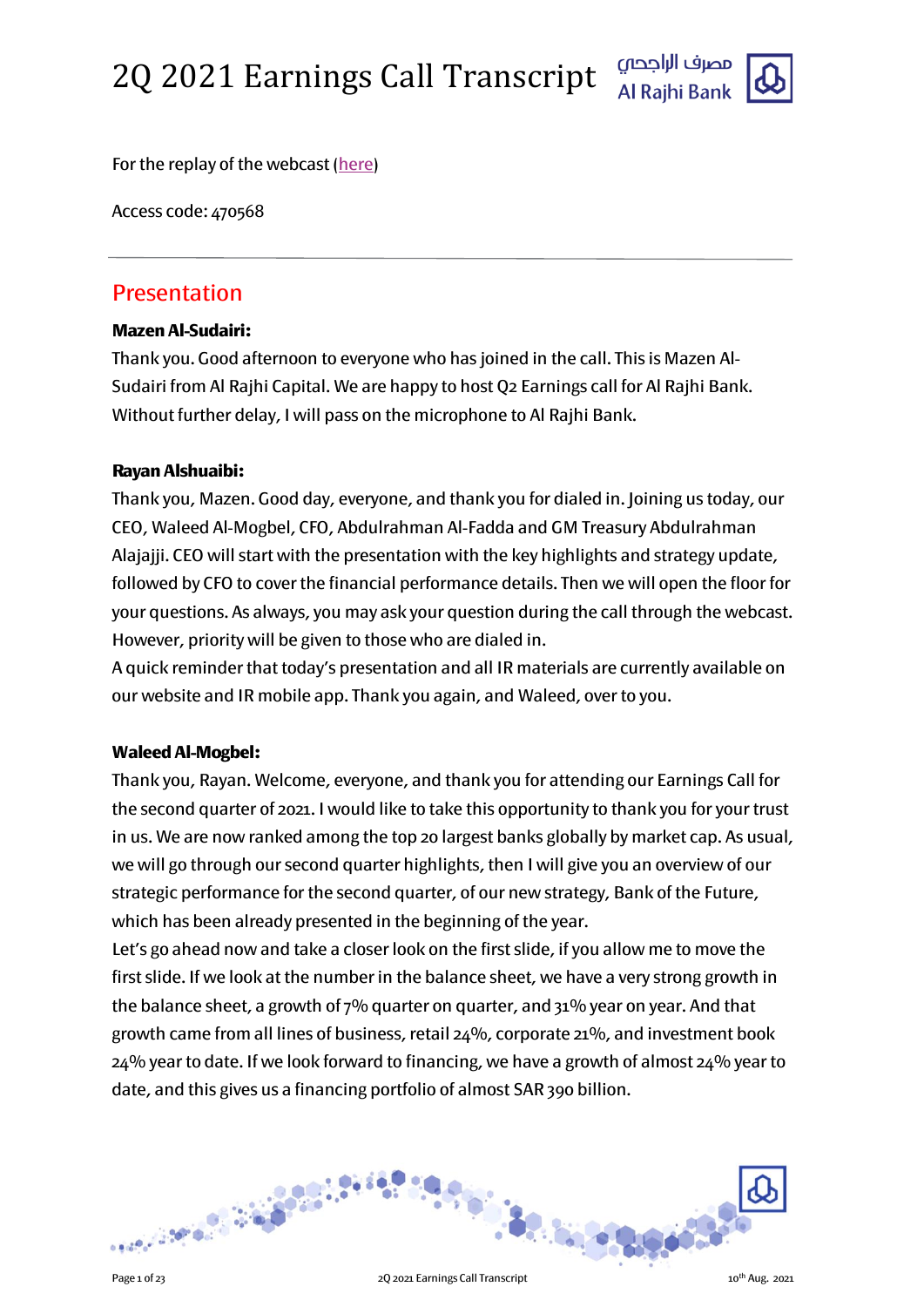This growth, mainly driven by mortgage of almost  $34\%$ . Currently, the mortgage represents 35% of our total book and 44% of our retail book. On the liability side, as you can see, our total liability stands at 486 billion, a good increase of our liability of more than 18% year to date. Also, we have a good growth in our demand with it of almost 7.5%. This will give us a stable LDR of around 83%, which will give us more room to grow our financing.

If we move to our net income, we have a solid net income for the first half, a growth of 44% year on year, reaching to 6.9 billion for the first six months. And that's driven mainly from both net yield income and also non-yield income. For the net yield income, the increase is almost 22% year on year, while the non-yield income of  $45%$  growth. That will give us a total operating income growth of almost 26% year on year.

When we move to the other ratio for the credit quality, as you can see, we have maintained a good ratio of our asset quality, our cost of risk is healthy for the first half standing at 64 basis points, and that is driven mainly by a good recovery, compared to 75 basis points in 2020. We have, also, a good low NPL ratio, which stands at 67 BPS, compared to more than 100 last year. Still, we have a very strong coverage ratio for our NPL, which stands now at more than 300% coverage ratio, compared to 250% last year. Other key ratio, as you can see in the bottom of the slide, The Management last year has done an exercise to improve the efficiency. A result of this exercise gave us more than almost 600BPS reduction of our cost/income ratio, which stands at 27.5% compared to last year's 33.3%. If you allow me to move to the next slide, which will give you strategic performance update for our strategy Bank of the Future.

If you remember, we have four elements of our strategy. Number one, Built on Our Core. Number two, Outperform Our Competition. Number three, transform the Technology. Number four, Focus on New Client Need. So, if we look at number one, as you can see, we are focusing on our retail as a core banking business, and we have seen a financing growth of almost 24% year to date in our retail book.

Also, one of our strategies is to position ourselves in corporate. The corporate, for the first six months, had increased by 21%, compared to 7% of the whole year last year. SME also is part of our strategy to position ourselves as a bank of choice for SME. We have seen a good growth in the first half of almost 22% year to date.

Now SME represents almost 16% of our corporate book, compared to 11% in the second quarter of last year. Demand deposits also has been one of our focuses. As perthe initial data from the Central Bank, our market share in demand deposits has increased and reached, now, almost 27% market share.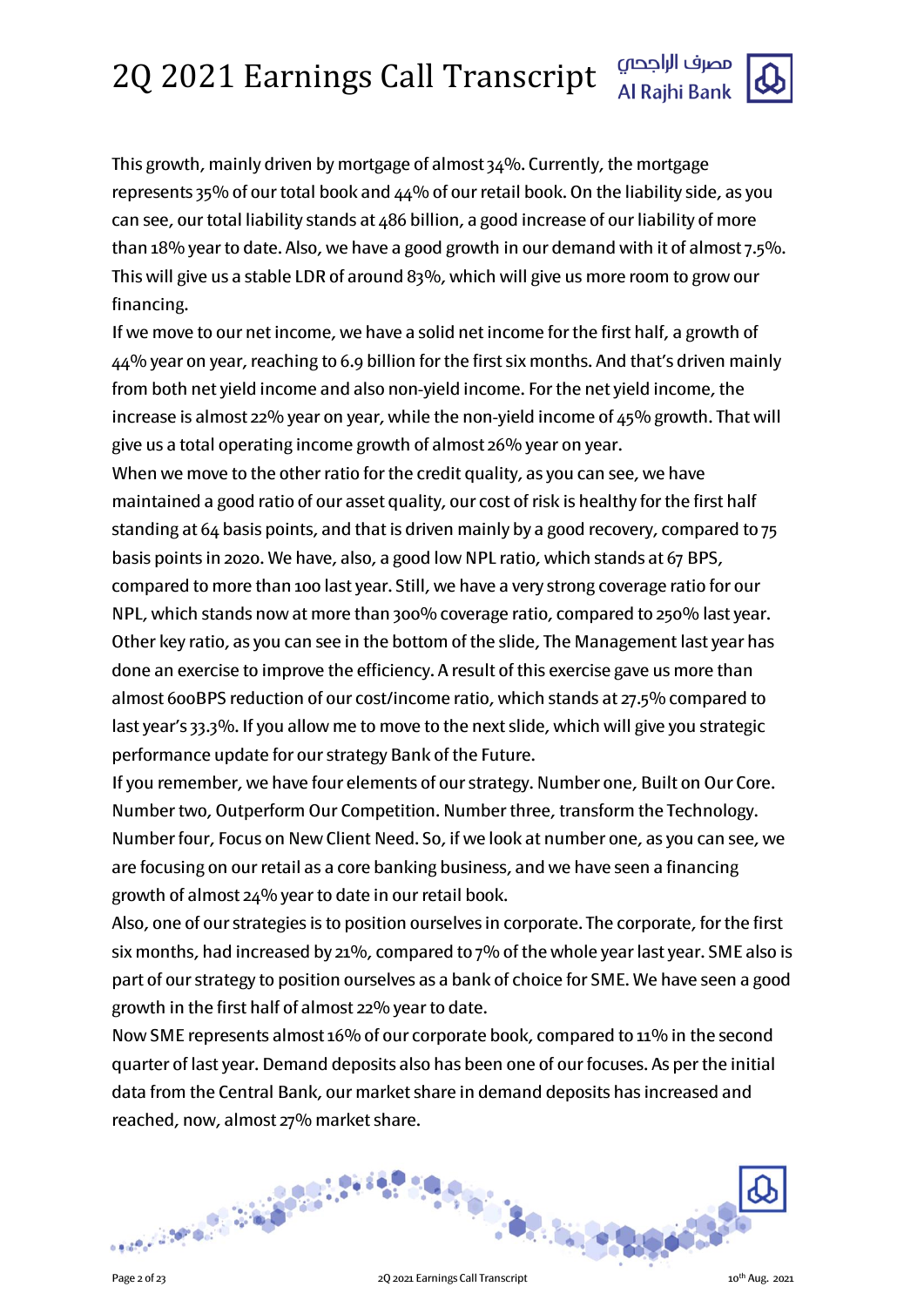If you allow me to move to the second pillar, which is Outperform Our Competition, if we look at the customer experience, we have improved our NPS ratio, and now we are number one in NPS in Saudi market. We reached 71%, compared to last year, 66%. For the bank assets market share, with the growth we delivered in the previous quarter, the initial data shows that we reached market share of 19%, compared to 16% last year. If you allow us to move to the third pillar of our strategy, Transform the Technology, as you may note, our strength in Al Rajhi Bank is the technology, and we are continuously improving our digital channels. Digital to manual ratio currently stands at 87% to 13%, compared to last year of 83% to 17%. Online account opening reached 88% of the total accounts opened in the bank.

Penetration ratio of the digital customer has reached, now, 93% of our customers using our digital channels. If we look at, for just this last quarter, quarter 2 of this year, 30% of our personal finance has been conducted digitally, end to end through our application. For the operation excellence, currently, we have more than 330 bots, and these bots are doing almost 34,000 average daily transactions. Our average transaction per month has increased to reach, now, more than 450 million transactions, conducted in our IT infrastructure. This is an increase of almost 24% year to date.

If we move to the last pillar of our strategy, which is focused on the new client needs, one of our items in this pillar is to become a leading finance company. If you remember, we have announced in the beginning of the year that we have officially launched our financing company to focus on the segment that is not covered by the bank, mainly microfinancing.

Today, we are number one, in terms of personal finance, through the financing company with a portfolio of almost 5 billion. We continue also to improve our payment solutions. Our point of sale terminal market share is more than, now, 30%. For this, I would ask you to allow me to invite Abdulrahman, our CFO, to give you an update and more details of our financial performance, and thank you so much.

# Abdulrahman Al-Fadda:

Thank you, Waleed. Good morning, good afternoon, good evening, Ladies and Gentlemen. Many thanks for joining our Q2 Earnings Call. I'm proud to present our outstanding performance during the first half of 2021, which has resulted on executing our Bank of the Future Strategy, which Waleed has highlighted earlier. Having said that, as usual, I will go over the financial performance very quickly, given most of the information has been

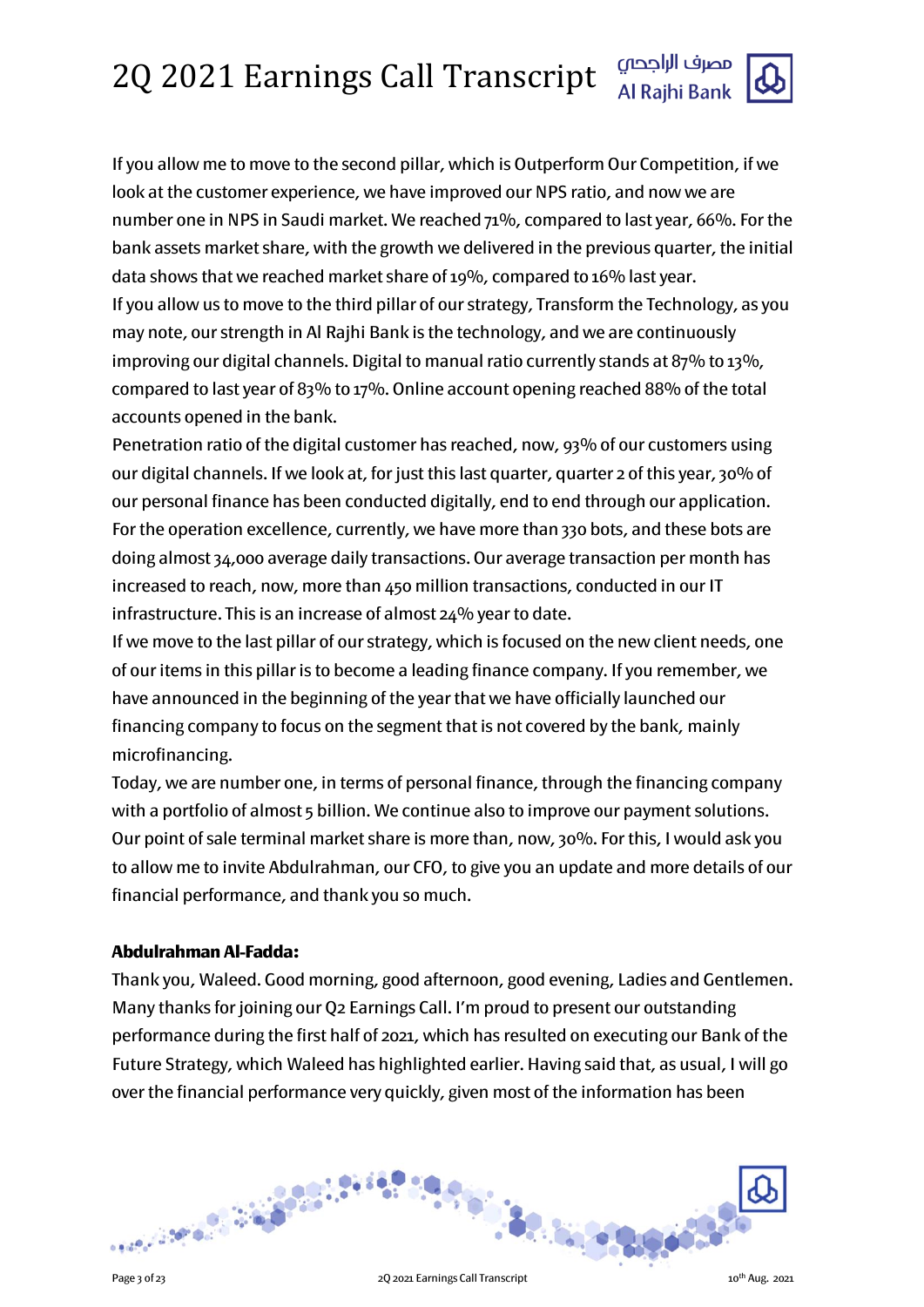

already shared in our earning release, post the result announcement, so that we can have a further time during the Q&A session.

So, I'll start with the balance sheet. Our total balance sheet has seen an increase of close to around 31%, year on year, 16.5% year to date, and almost 7% sequentially. To further dig in the year-to-date movement in our assets, we have an increase in our investment portfolio by around  $24\%$ , financing portfolio around  $24\%$ . To support the growth into the asset side, the main driver of the funding growth was in the total increase of around 17% of the customer deposits where we have grown around 65 billion, which represents almost 84% of the total funding increase.

Our total capital has increased by only 1.6 billion, and I would like to remind everyone that we have paid a cumulative dividends for a full-year 2020, as well as the first half of 2021 by around 6 billion Saudi riyal. Zooming in further into the main driver of our balance sheet movement, as I mentioned earlier, our financing portfolio has increased by around 42% year on year, and the main driver was around the retail growth of around 49%. Retail portfolio represents 80% of our financing book versus 76% last year. In addition, I would like, also, to highlight to the audience of the call, that we have done a reclassification of some of the corporate customers into the SME and applied the same reclassification into the previous quarter to have a better comparison. SME portfolio stands at around 12.3 billion riyal. To further analyze the year-to-date movement in our total financing book, mortgage has increased by 34%.Other retail products have increased by 18%, which will bring the total cumulative retail growth of around 24%, year to date. Also, we have seen a decent growth in our corporate by 21%, and also SME by 22%. Mortgage portfolio stands at 139.6 billion Saudi riyal, which represents 44% of the retail book, around 35% of the entire financing book. In terms of the overall customer deposit, close to 34% increase year on year, 17% year to date, and almost 6% sequentially. The year-to-date movement in our total customer deposit, as you can see, 25 billion growth, 7.5% year to date, versus a market growth of around 4.5%, which resulted in further pick up in our market share in the demand deposit.

The key highlights on the balance sheet slides, we keep leveraging from our network, as well as the digital franchise to grow further our financing book, as well as the liability side where we are making good progress in executing our Bank of the Future Strategy. If we move on, into the profitability section of the slides, our Q2 net income has increased by 48% year on year. And if you can see, on the bottom left-hand side chart where, to show the main drivers of the first half on our net income where our NII has seen a 22%

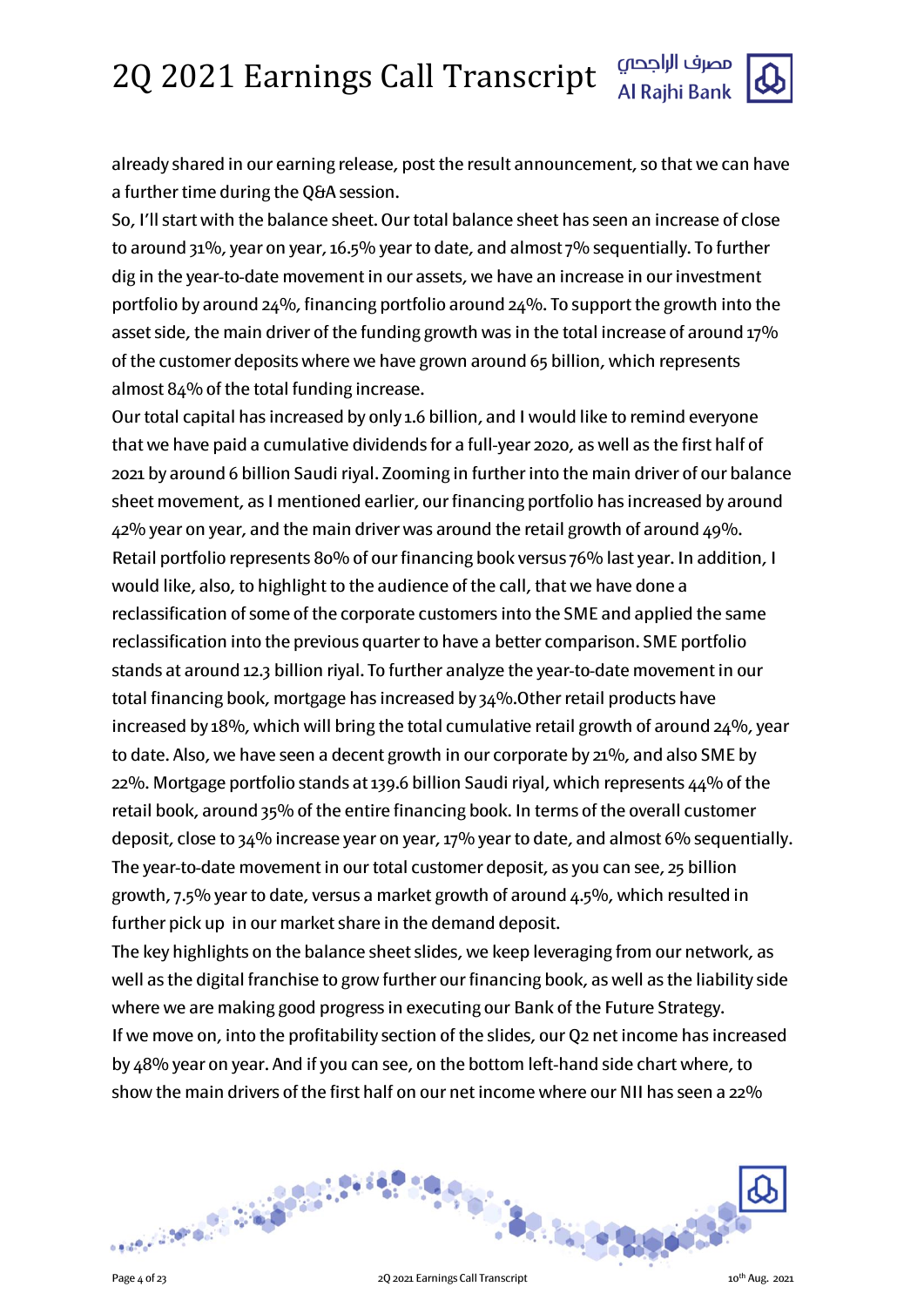increase year on year, our total non-yield income, 45% growth, year on year, which will bring our operating income growth of around 26%.

Operating expense has seen an increase of almost 4%, which will bring the pre-provision profits to be around 37% growth year on year. Impairment, and I think, less than 1%, which will leave the first-half growth in our net income of around 44%. To analyze on a sequential basis between Q2 and Q1, our NII have grown by 6%, total fees around 9%, which will bring our operating income by 6.5% growth, expense around  $4.7\%$  growth. Pre-provision profit has increased by 7.2%, impairments, almost 1%, which will bring the sequential growth for Q2 to be around 8%. To end up on the net income and, I think focusing on the key pillars of our strategy and leveraging from our execution capability, it positions us very well to deliver a strong result for the first half.

To further zoom into our net income driver, I will start with the operating income. Q2 operating income, versus last year, around 32%, and if you can see, on the driver for the first half, operating income growth, although our average earning assets have increased by close to 29%, however, our NII has increased by only 21.6%. That was due to the NIM contraction.

Fees have recorded around 61%, close to 700 million Saudi riyal, and the drivers of that growth are for two main reasons. One, we have seen the average daily volume in Tadawul, the Saudi Exchange, has increased by 48% where our sister company, the host of the call, have good growth in volume, as well as pick-up in market share.

The second reason is, on the payment revenue streams where we have seen further improvement, giving the positive migration to a cashless payment method. We had, also, small, I'll say, degrowth in our exchange income, as compared to same period last year. Our NIM has contracted 36 basis points year on year, 27 basis points year to date. And the drivers of the year-to-date NIM, you can see it on the bottom right-hand side of the slides, 17 basis points due to the retail portfolio. And also, I would like to remind everybody on the call, if you recall, there has been a total cumulative drop in the mortgage pricing of close to around 165 basis points.

In June as well, there has been a small reduction of 10 basis points by SRC. So, that's number one. The second reason is, we've seen an aggressive competition in the personal finance portfolio. Corporate and treasury have recorded a contraction of around 22 and 12 basis points respectively, due to a 71-basis point drop in SAIBOR.

Despite the growth in our timed deposits, still, the cost of fund has been managed to be in the range of 16 to 17 basis points, and it hasn't factored in that much in our NIM drivers . Subsequently, the Management managed to improve further NIM by 15 basis points, due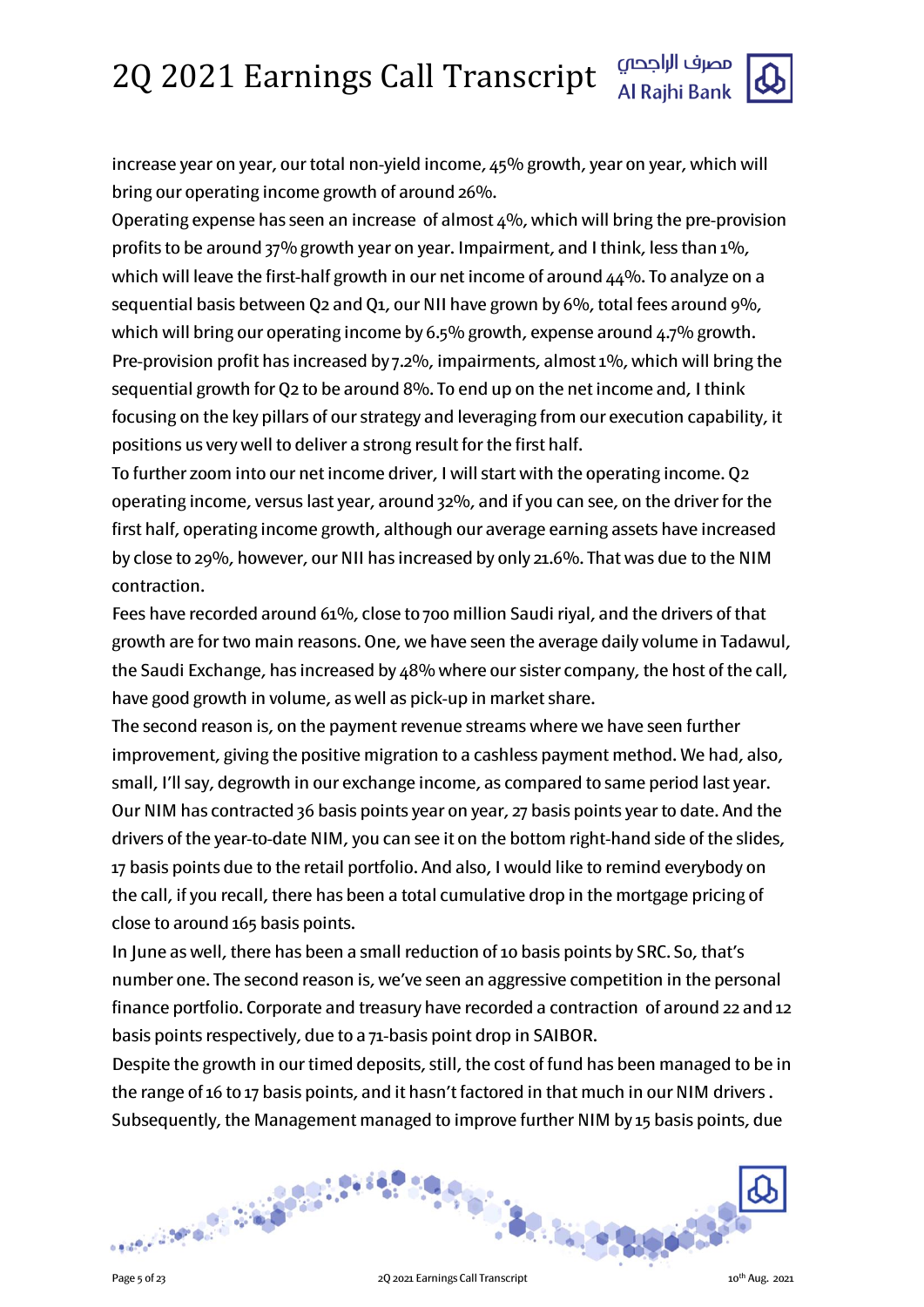

to the change in mix. If you recall, retail last year represented 76% of the portfolio, whereas currently, it's almost 80%. That's one reason. The second reason is further improvement in our average earning assets.

On the expense side, our operating expense for Q2 has increased by almost 6% compared to the same period last year.

The driver of the first on the operating expense, you can see that we had a 6.7% increase in the staff cost. That's mainly to support the growth in the total balance sheet growth of around 31% year on year. The second factor, despite that we have seen an increase in the average transaction from 240 million for the first half last year to almost 450 million, which is an 87% increase, that's number one.

And the second reason, also, we've seen the VAT impact that has been revisited from 1st July onwards. Despite those two reasons, nevertheless, our G&A has increased by 3.9% due to the initiatives that Waleed has mentioned earlier that we have taken from last year. From an efficiency perspective, we've delivered 580 basis points of cost/income improvement. Our cost/income ratio stands at 27.5%. The improvement in our cost/income ratio, mainly driven by the positive jaws between the growth and the operating income of 25.7% versus the growth and the operating expense of around 3.9%. So, despite that we continue to grow our balance sheet, transform our technology and improve further our additional offering, we are focusing as well on optimizing our cost base and a further-improved efficiency.

On asset quality, we have, our cost of risk stands at 64 basis points, compared to the 85 basis points for the same period last year. Our NPL has reduced by almost 8%, compared to Q2 last year. That, coupled with a 42% increase in the financing portfolio, we managed to deliver an improvement in our NPL ratio by 35 basis points.

Our total NPL ratio stands at 67 basis points. Having said that, we still continue our position maintaining the best NPL coverage ratio, which stands at around 318%. Our total impairment for Q2 on a year-on-year has increased by almost 28%. The drivers for the firsthalf increase in our impairment, you can see it in the top right-hand side of the slide. Although our gross charge has increased by 248 million, i.e., 14%, our recovery activities or improvement have reduced, or negate the increase, to be less than 1% in our total net charge.

Our stage one stands still healthy at 97% of the overall financing portfolio, hasn't materially changed, compared to the same period last year. In terms of a stage coverage, despite that we have a small dip into our stage one, which stands at 89 basis points, nevertheless, if you compare it against our competition, as far as the year-end, we still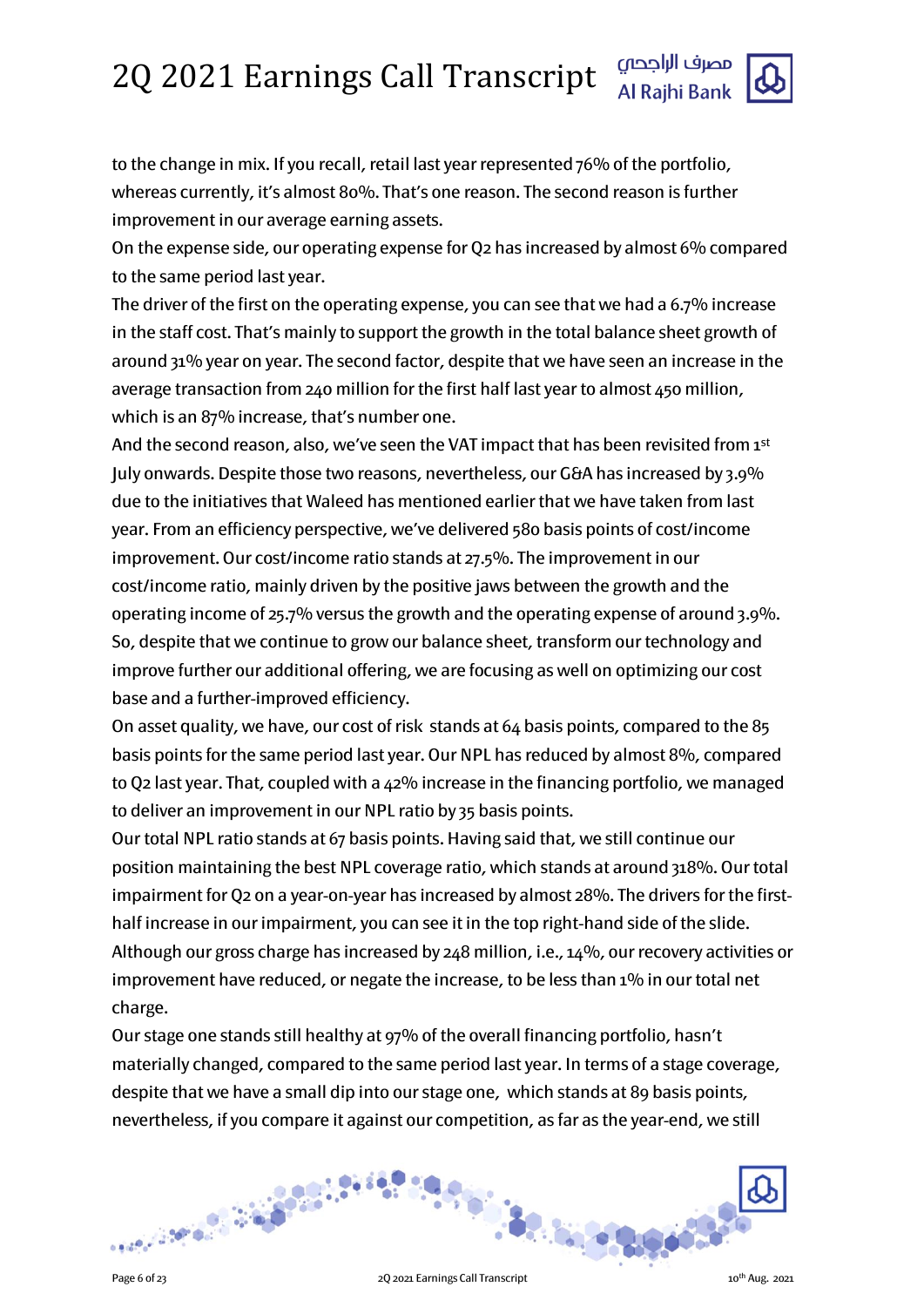

ahead of the competition where stage one is around 64 basis points. Stage two is around 30%. Stage three is close to 83%.

So, the key highlight, is, although we have a strong financing portfolio growth over the last year, we didn't compromise on our position to have a prudent risk management, nor the credit quality where we still keep and maintain an adequate provision and coverage accordingly.

Liquidity position, remains comfortable from our perspective, and within the regulatory requirements.

If we move on, on the capital side, we have seen a total RWA increase compared to the same period last year of around 28%. Our, RWA density has come down to 67.9% versus 69.2% last year.

On the total capital, although our shareholder equity has increased, compared to the same period last year by 15%, our Tier 1 capital has increased by 21%. And the reason behind that, in Q2, we add back 2.9 billion of IFRS 9 transition where, as per the SAMA guidelines, we could add back or recognize 100% of that transition, which will be amortized on a straight line over three years, starting from 2022 onwards.

In terms of our capital ratios, we had a contraction of around 112 basis points, compared to year-end, and the drivers of the 112 basis points, you can see it on the bottom righthand side of the slide where I would like to highlight that we've managed to deliver 48 basis points of an internal capital generation, and the impact of the FTA or the first-time adjustment is close to 90 basis points.

Finally, the bank delivery of a record quarter and a first-half result has further improved most of our key return matrices where you can see, RORWA stands at  $4\%$ , earnings per share at 1.44 for Q2, cumulative for the first half is around 2.78, ROE 23.11%, and finally, our ROA to be around 2.74%.

Take into consideration our first-half results and our internal forecast. We are revising the guidance for most of the matrices that we provide the guidance to, to be as follows. We are upgrading the financing portfolio guidance to be in the range of 32% to 35%. We are downgrading the NIM to be minus 50 to minus 40 basis points.

We're upgrading the cost/income ratio to be below 28.5%. We are also upgrading the ROE to be in the range between 23% and 24%. We maintain the cost of risk to be in the range between 60 and 70 basis points, and finally, we are upgrading our common equity Tier 1 ratio to be in the range between and 17% and 18%. I thank you all for listening. Waleed, back to you.

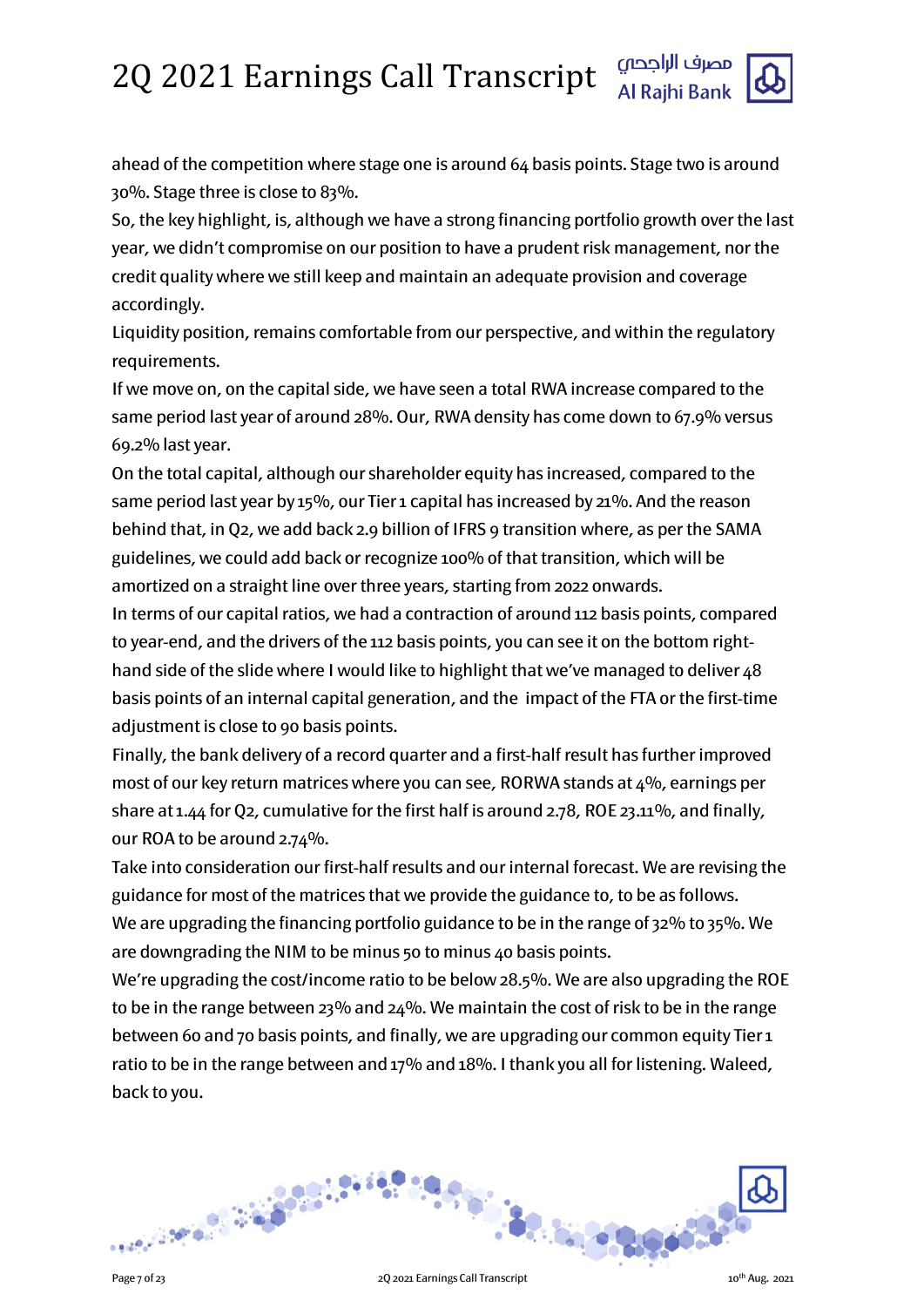

# Waleed Al-Mogbel:

Thank you, Abdulrahman for the financial performance overview. We had a record quarter and record first half. I would like to highlight the following four points. Number one is, Al Rajhi maintained a track record of earnings per share, ROE growth , combined with a healthy delivery on a few line items, such as net interest margin, fees as a percentage of operating income, cost efficiency and cost of risk. Number two, Al Rajhi Bank maintains best-in-class balance sheet metrics, such as liquidity, capital and stage coverage.

Number three, Al Rajhi Bank maintained agile and performance-driven culture that supported us to execute the key pillars of our strategy, Bank of the Future and outperform the competition. Number four, we have been a key player to support the Kingdom 2030 Vision initiatives, such as home ownership, private sector contribution to the GDP, digital economy and digital payments. Now, we will open the floor for a Q&A session. Operator, back to you.

# Operator:

If you would like to ask a question, you may do so now by pressing the flag icon if you have joined via the browser today, or by pressing star followed by one on your telephone keypad. When preparing to ask your questions, please ensure your headset is unmuted locally.

Please note that there will be a brief pause before we take our first question. Our first question comes Naresh Bilandani from J.P. Morgan. Naresh, please go ahead.

# Naresh Bilandani:

Hi, thank you very much. It's Naresh Bilandani from J.P. Morgan. So, four questions, please. And sorry for going into a bit of detail, but first of all, can you please explain why the intersegment operating income of the retail segment is increasingly negative, as presented in the financials? Is it because the corporate bank liabilities are helping fund the fast growth of the retail bank? Also, on similar lines, the rising intersegment operating income of the treasury line, is that led by the growing business of your treasury and selling products and solutions to the corporate and the private bank customers? That's the first question.

Second is, the pace of growth on your investment portfolio, it seems to be running higher than the run rate in the previous years. Can you please explain if this is strategic change driving this growth, or this is just opportunistic at this stage? My third question is on, in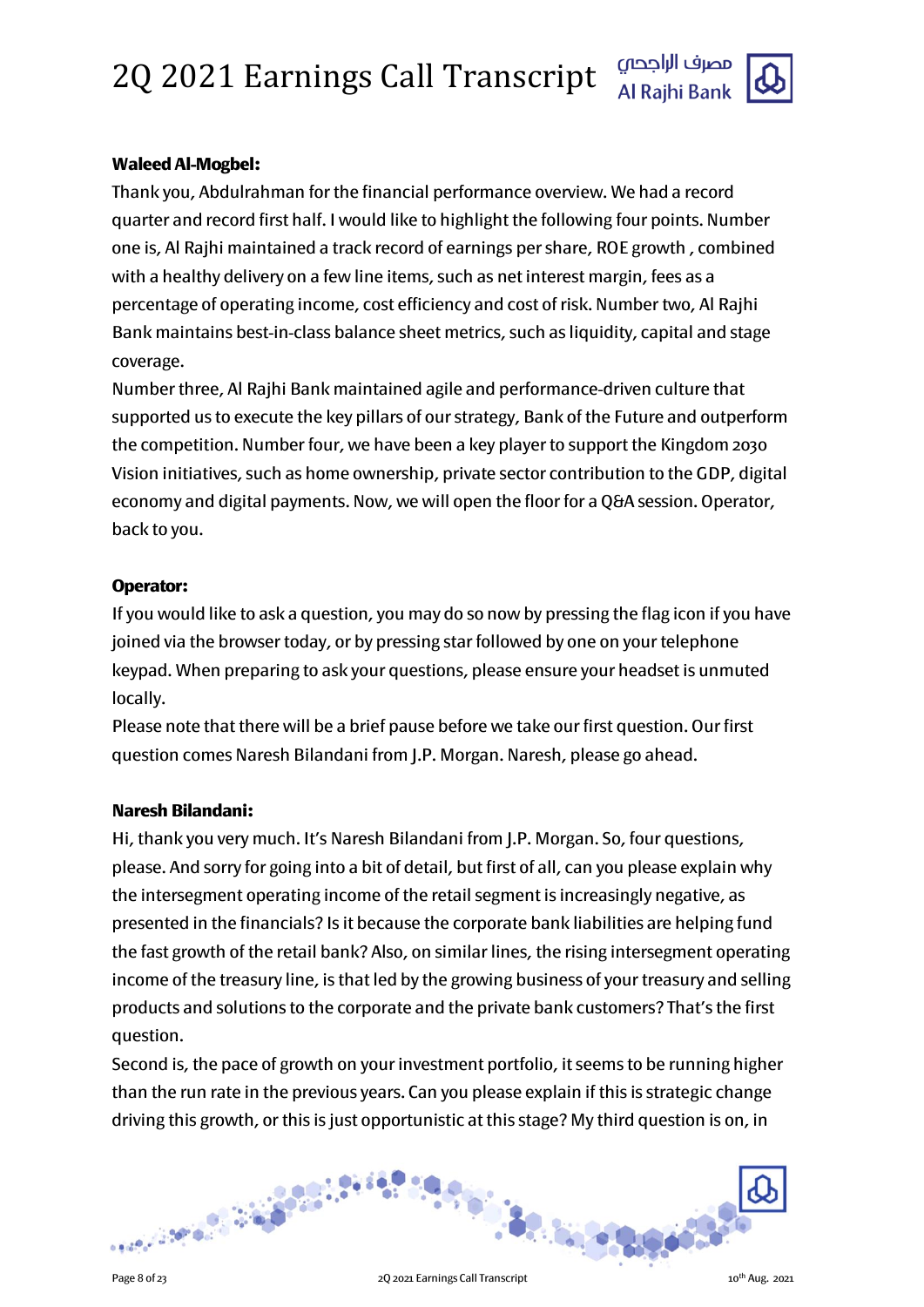

the past, you've talked about, potentially, raising debt as one of the options to manage the ALM on the balance sheet, but for now, it seems like you're focusing a lot on the time deposits to fund this mismatch. Do you think this is likely to be an ongoing strategy, or is debt raising in any form still a part of your plans?

It would also be very helpful, in this context, if you can just throw some light on state of competition in the deposit market currently. My final question is on the capital. Could you please just guide us on how do you see the minimum CET1 ratio that you'd like to target over the medium term? Also, I think, in the guidance, you raised a CET1 number to around 17% to 18%, which is something that comes as a bit of a surprise while the rest of the guidance is not. If you can, please explain how do you intend to raise the capital levels through to the year-end, that would be much helpful. Thanks a lot.

# Abdulrahman Al-Fadda:

Thanks, Naresh. So, I will cover the first and the final question, and I will pass couple of those questions to our group treasurer to be able to highlight. The first question related to the intersegment, and I think you're referring to our segment note, footnote number 14, in our financial statement. And I think what you need to focus on, Naresh, is on the gross, let's say, on the yield income.

The intersegment revenue is related to the internal calculation of the FTP, which varies from an organization to another organization, and also varies from a time to time, depending on the interest rate level, especially in the longer end, given that we do have a large, I would say, demand deposit as a percentage of the total customer deposit. But overall, the operating income for retail has increased around 35% year on year, which is in line with the growth that we have seen in the financing portfolio. So, that's number one. Number four, on the capital side, although SAMA don't have, I would say, specific guidelines on pillar one capital, which is in line for the Basel requirement, the minimum requirement for our CET1 ratio is 4.5%.

Plus, there is a conservation buffer of around 2.5%, which will lead to a minimum CET1 capital ratio to be around 7%. On the total capital, the minimum requirement is 8%, plus 2.5% conservation buffer, as well as a 50-basis point, which is for the bank, DSIB, Domestic Systematically Important Bank, which lead to a total capital minimum requirement of 11%. So, these are the minimum requirements. Nevertheless, I would like to remind all of you that, in addition to the pillar one requirement, SAMA also asking the banks to have a further items in pillar two that is not covered in pillar one.

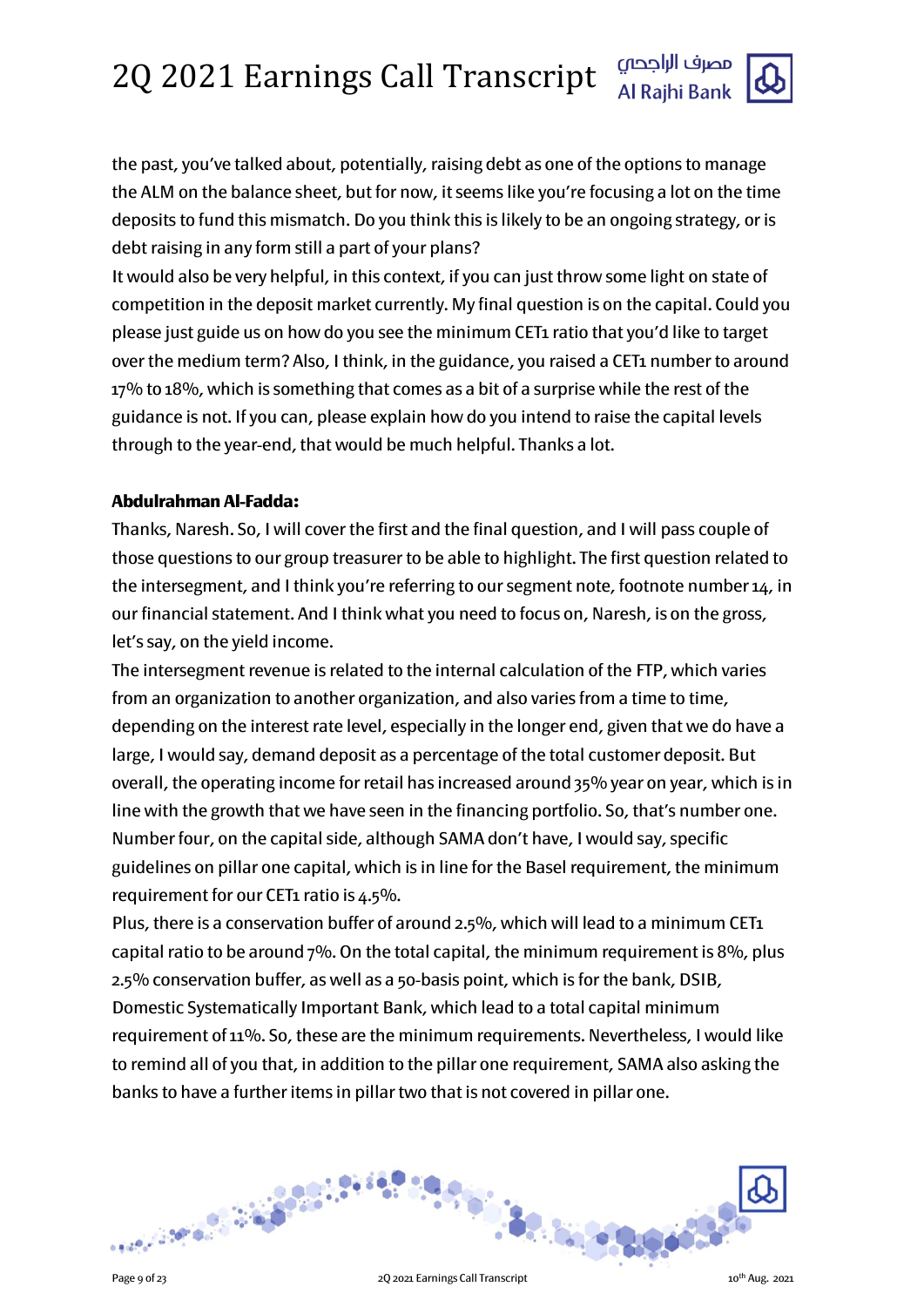Unfortunately, those are not disclosed to the market or to the public. Nevertheless, we do have, I would say, a good buffer to be able to further support the growth. Now, the second part of your question related to the CET1 revised guidance, , we've taken into consideration, despite the growth in the financing portfolio, but I think, also, you have to assume that there is, an internal capital generation from the profits for the next six months. And if there are any dividends, the dividends will be distributed in, 2022. So, whatever the full-year profits or, specifically, for the second half, it will be part of our total shareholder equity, i.e., it will impact our CET1 ratio. Abdulrahman?

# Abdulrahman Alajajji:

Thank you, Naresh, for your question.

So, for the investment part, our growth in the investment portfolio is fully aligned with the overall bank strategy when it comes to supporting the balance sheet growth. Also, as you can see, there is a reduction in the due from banks where we are shifting our exposures into the investment portfolio, i.e., flight to quality.

The reason behind this is that the investment portfolio is an important liquidity tool that will support the balance sheet growth, which can include stable sources of HQLA, repoable instruments or securities, which can provide an alternative source of liquidity and assisting in improving the overall ratios. So, just to summarize, our key objective, and as part of our strategy, is to focus on liquidity management and diversify the source of income and revenue mix. So, that tackles the first question.

If we move to the second question, the growth in profit-bearing deposits is aligned with the overall bank strategy to diversify the funding base. We do actively manage the funding composition between profit- and non-profit-bearing deposits, and our demand account represents 81% of total deposits. So, therefore, we do have a competitive edge versus our peers, and we have further room to increase our profit-bearing deposits.

Now, from an asset liability mismatch perspective, and to address that, we do have available options that are ready. We could look into raising long-term liability. We can do some securitization on our mortgage portfolio, and last but not least, if needed, we can tap into the capital market to raise long-term funding.

So, all options are on the table, and if needed, we are ready to tap any of these options, in the most efficient way to manage our cost of funding and maximize our shareholders' value. Thank you.

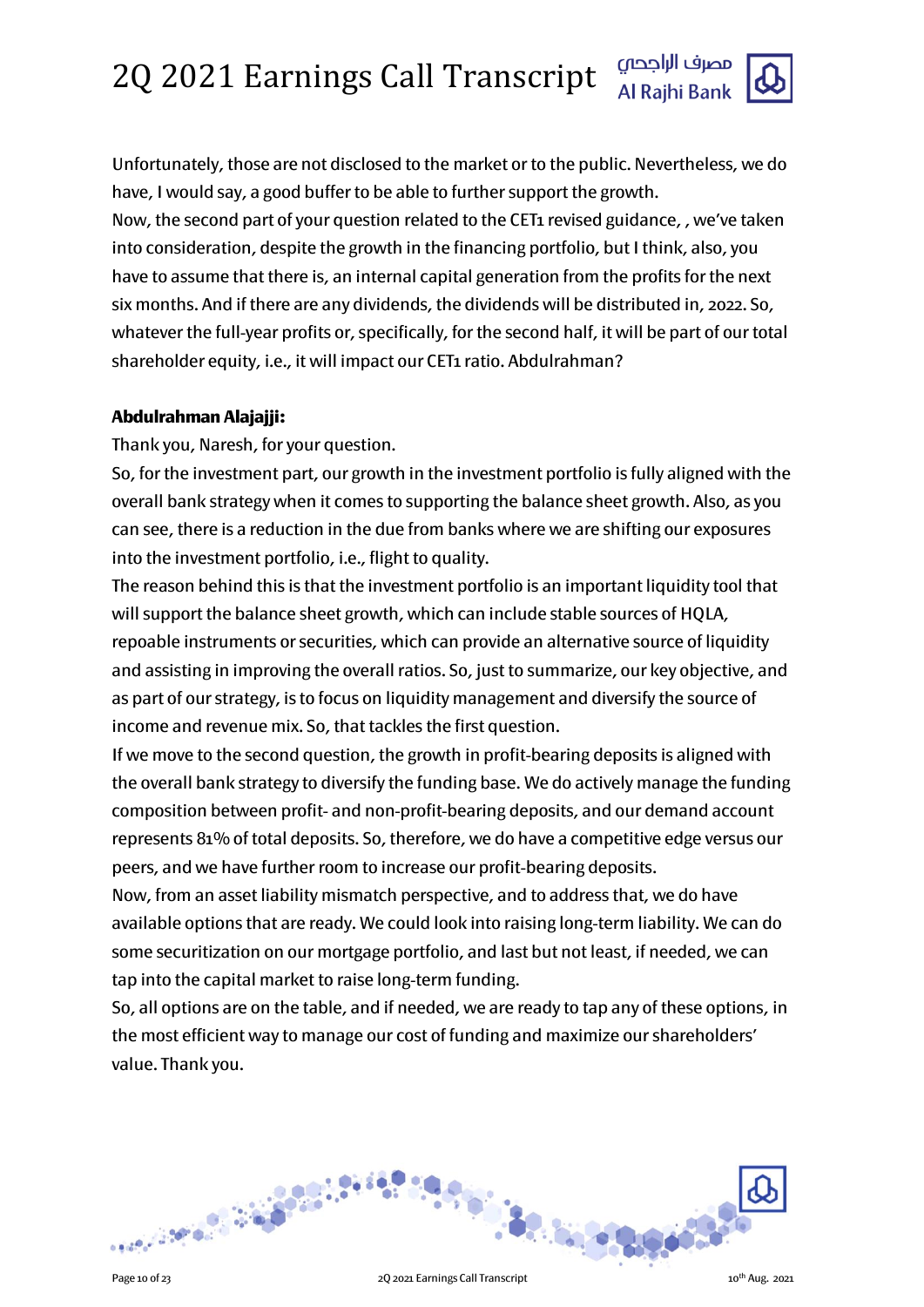



# Naresh Bilandani:

Thank you. I just have one follow-up question, please. And Mr Abdulrahman, what I was actually checking on, not the minimum capital ratios for the system, but what would be the minimum capital ratio or the minimum that the franchise would like to maintain all through the medium term?

# Abdulrahman Al-Fadda:

I think that, Naresh, that depends, definitely, on the growth forecasts, as and when we further grow, and I think that capital position is further reviewed on a regular basis through our discussion in our ALCO, Risk Management Committee with the Board. So, I think that is something that we monitored very closely, but what I can assure you, for the time being, that we do have all the tools to further support the revised financing portfolio guidance that we have mentioned earlier.

### Naresh Bilandani:

Okay, thank you very much.

### Operator:

Our next question comes from Waleed Mohsin from Goldman Sachs. Waleed, please go ahead.

#### Waleed Mohsin:

Yes, thank you very much for the presentation. Congrats on a very strong set of results. Three questions from my side.

Firstly, on mortgages, we've seen a slowdown in the mortgage market, and you've been able to offset this to increasing your new origination market share, we calculate this to be around 60%. Now, I want to understand, how should we think about your new origination market share mortgages? And, number two, if you think that the slowdown that we've seen in mortgages, some of this could be seasonal, but how much of this is permanent, in your view, and you're outlook on the mortgage market growth going forward?

So, that's the first question. Secondly, on your focus on corporate. So, if I look at your historical data, the return on risk-weighted assets on the corporate book is almost half of what it was on your retail book, so I think, roughly 2.5% versus 5%. And it's more capitalconsumptive, RWA assets higher, and obviously, margins are lower. So, as you increase

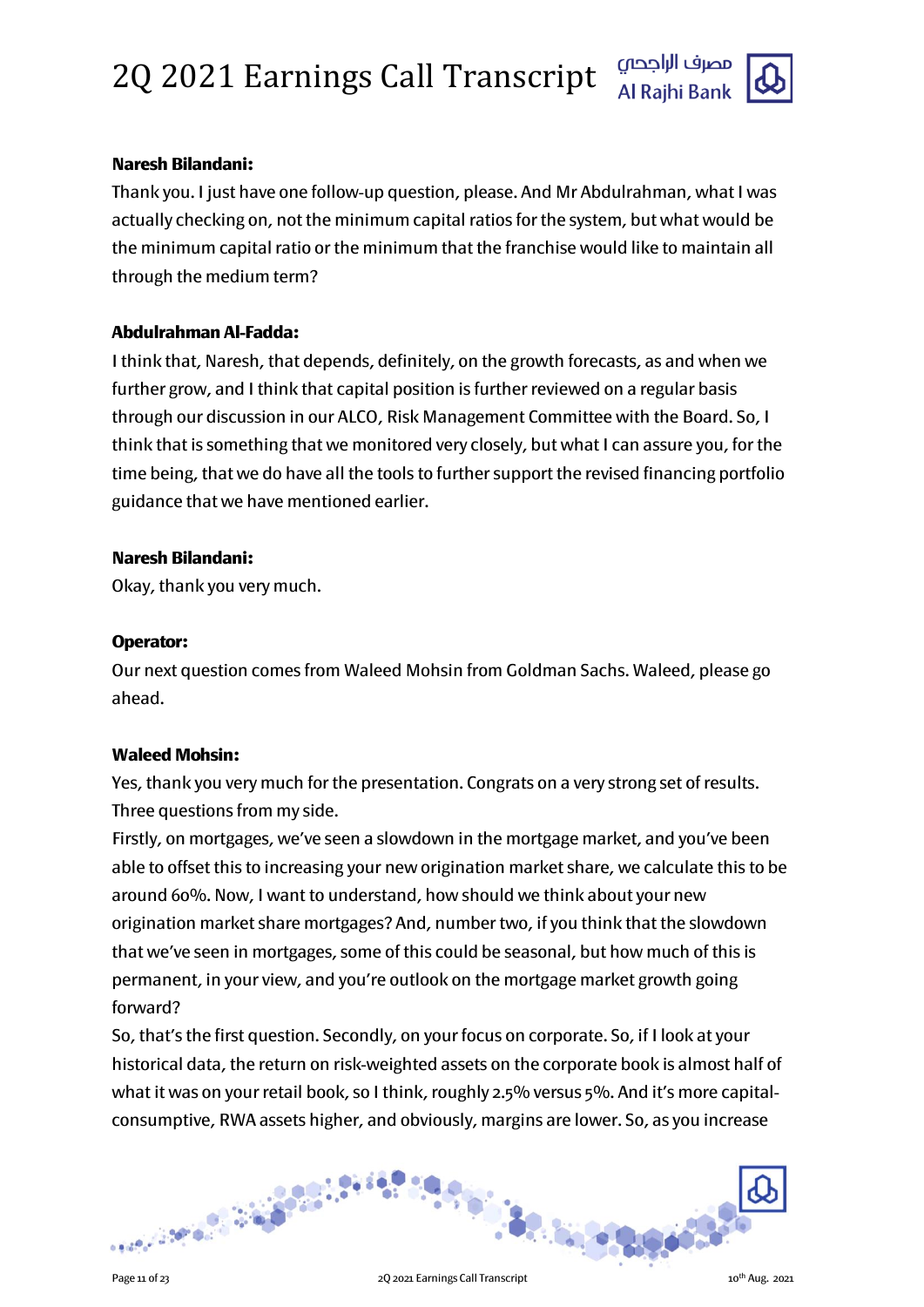

your focus and we see that your new origination market share in corporate was around 20% versus a historical market share of less than 10%, how shall we expect the profitability mix to change as you grow corporate?

And, third and final question, how do you see the impact from competition, especially telcos on the payment side or on the fee income side where fee growth has been very strong, driven by core business? So, just want to get your thoughts on how evolving competition, especially with telecom providers entering the market, changes your view or impacts the business going forward. Thank you.

# Abdulrahman Al-Fadda:

Thank you, Waleed. Let me address the first question, related to the mortgage growth. Definitely, and I think, and if you recall our Q1 Earnings Call, we have mentioned that we are expecting, in Q2, the growth to be slowed down, and I think the total cumulative mortgage origination for Q2 is close to around 30.3 billion, and an average per month is around 10.1. And I think the impact was due to the seasonality. That's number one. Nevertheless, and I think, if you recall, much earlier, we have mentioned that our mortgage forecast for the entire market is around 30% on a CAGR basis for the next three years, frontloaded in 2021.

From our perspective, some of the customers came in, in the first half, or specifically in the first quarter where we have seen a record mortgage origination, but until now, and I think, yes, it has slowed down, July is expected to be slow, and also August, given that it's summer vacation. So, probably, Q3 is not a right benchmark to be able to judge what's going to be the overall growth forecast. But nevertheless, we still maintain the outlook of 30% for the entire market growth on a CAGR basis, frontloaded in 2021.

Now, the second question is related to the RORWA for corporate versus retail, and I think, from our perspective, we believe, and I think, if you look overall, on a RORWA perspective, as of the first half, we stand at around  $4\%$ , and compared to the same period last year, is around 3.43%, so close to 57-basis point improvement.

The improvement were around 84% growth in the mortgage YoY where it has lower RWA. Now, overall, and I think, from our perspective, we are monitoring both the RORWA as, for each segment line weather the retail or corporate. Unfortunately, we don't provide that guidance in the RORWA, but nevertheless, from our perspective, the financing portfolio growth, as well as the ROE, as well as the other, I would say, matrices, will be able to help you to guide, in terms of what will be the RORWA from the overall perspective.

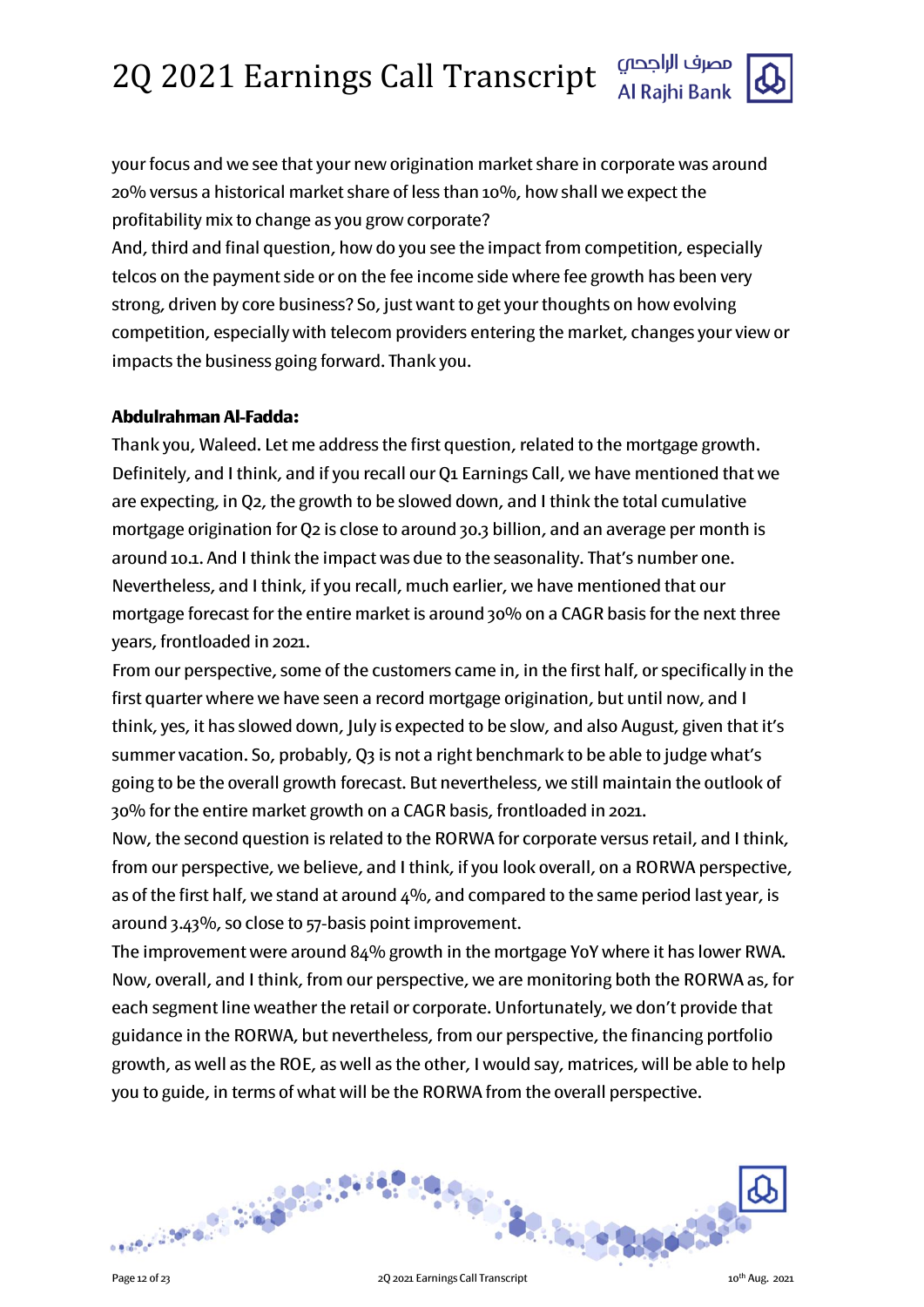

Nevertheless, if you recall the part of what Waleed mentioned at the beginning, and much earlier in the year, to position ourselves to be the key player to support the 2030 vision, we need to tab in and to be able to grow selectively in the corporate side, and I think we have seen around 21% to 22% growth year to date. The third part of the question?

# Waleed Al-Mogbel:

Yes, Waleed, if you allow me to answer your question regarding that fintech and the digital. As we all know, last quarter, our Central Bank also gave a license to two digital banks. We, in Al Rajhi, already, if you remember, in 2019, built our strategy to be the digital bank for the customers, and we have invested a lot in this initiative. If we look at our digital application right now, we are number one, in terms of the rating on Apple Store and Google, 4.7, has been rated by more than 2 million customers. Also, as I mentioned, more than 30% of our personal finance last quarter has been conducted through our digital application. More than 88% of current accounts opening is through the application. We are executing our strategy, in terms of digital for all product and service to be ready for this competition.

Also, we are not far from other advanced markets, for example, in UK, and we see what's happened with the digital bank and with the other banks when they launched a fully digital bank license. In terms of the fintech, which most of their focus is on the payment side, one of our pillars in our strategy is to maintain our leadership in the payment, and we have several initiatives. It is now in the execution phase, and we will see, inshallah, the result of it by the end of this year.

# Abdulrahman Al-Fadda:

Sorry, as well, Waleed, as a follow-up to question number two, related to the RORWA, as and when SAIBOR is moved higher, your average RORWA for corporate will be moved higher accordingly, giving that most of our corporate are floating rate. Thank you.

# Waleed Mohsin:

Thank you very much. Thank you for that. Just one follow-up. Completely agree that as rates move up, it will go up on that side, but again, on your retail book as well, it will go up because a lot of the costs are sitting in the retail business. So, what I wanted to ask is, going forward, would it be fair to say that the RWA consumption will go up because, obviously, mortgages were 50% risk weight? And for the first time, if you look at this

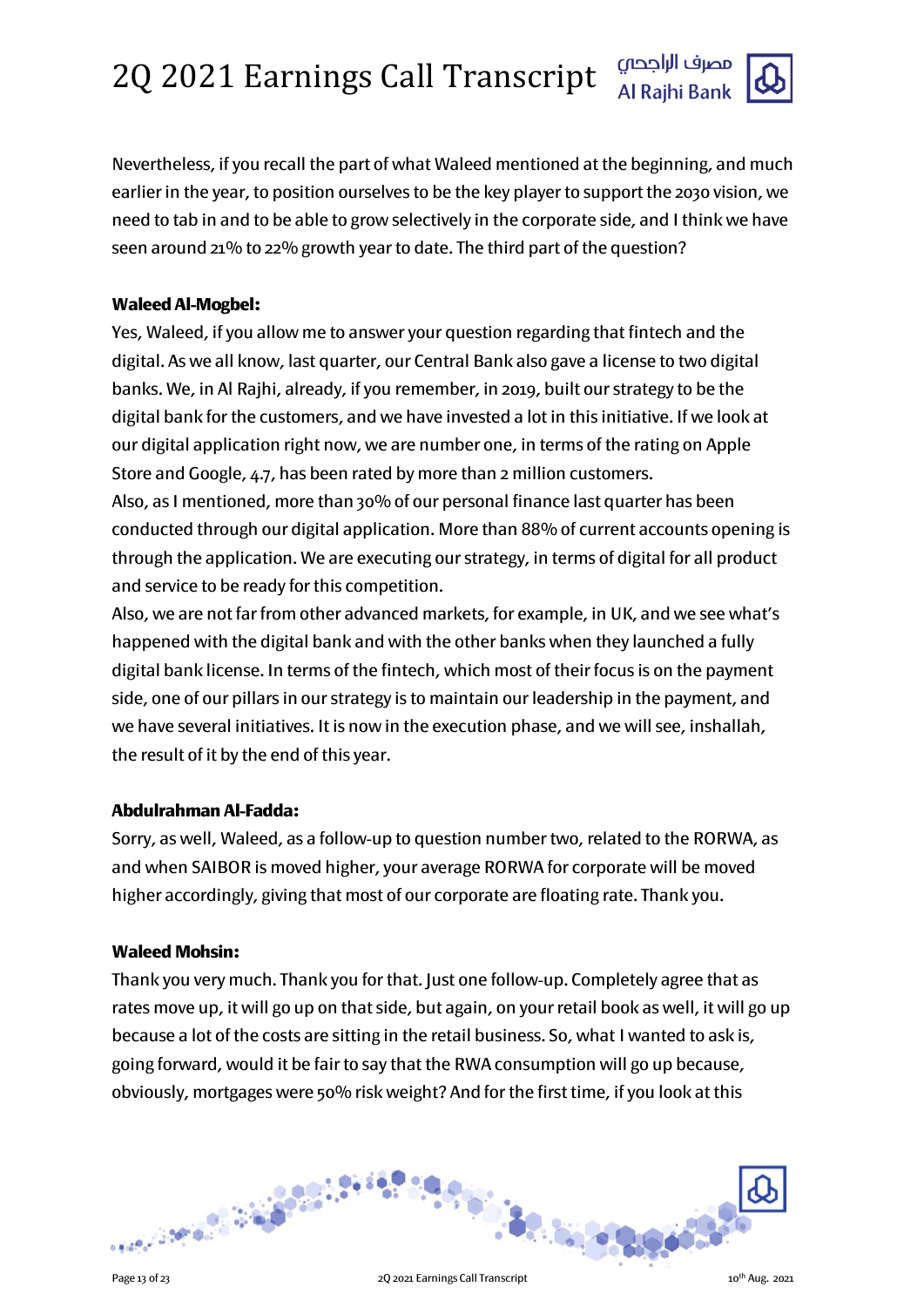

quarter, you added loans in places other than mortgages, which were higher than mortgages.

So, 33 billion growth. 15 billion was mortgages. 18 billion came elsewhere, and it would be fair to say that it could be a trend, going forward, that corporate plus other retail starts going faster.

So, that would mean that your capital consumption, going forward, would increase, and that takes me to the last follow-up question, which is, isn't this a good time to think about hybrid capital, etc., given where market rates are? And you did mention that you're looking at all options, including securitization of the portfolio or raising capital, but is there anything, which you're looking at in this environment because the outlook seems to be pretty good, in terms of where rates are for a perpetual instrument issuance?

# Abdulrahman Al-Fadda:

I think my colleague, Abdulrahman, our treasurer, has answered that. And I think, to retreat his final comment, all options are available and are on the table. We will do whatever the most efficient way to improve further the shareholder value. Now, in terms of, again, your follow-up question related to the RORWA, historically, if you recall, our RWA density used to be around 75%, so the RWA densities came down to almost 68%. So, I think there has been a lot of internal capital generation that has been done over the last few years.

Now, and I think, which we have mentioned also earlier, the current mix, 80 retail, 20 non-retail, I think when we had done our projection on a fast-forward going forward, we don't expect ratio to be materially different than the current ratio. I would like, also to remind you, Q2 last year, retail lending used to be 76% of our total financing book. Thank you.

# Waleed Mohsin:

Thank you very much. Thank you.

#### Operator:

Our next question comes from Rahul Bajaj from Citi. Rahul, please go ahead.

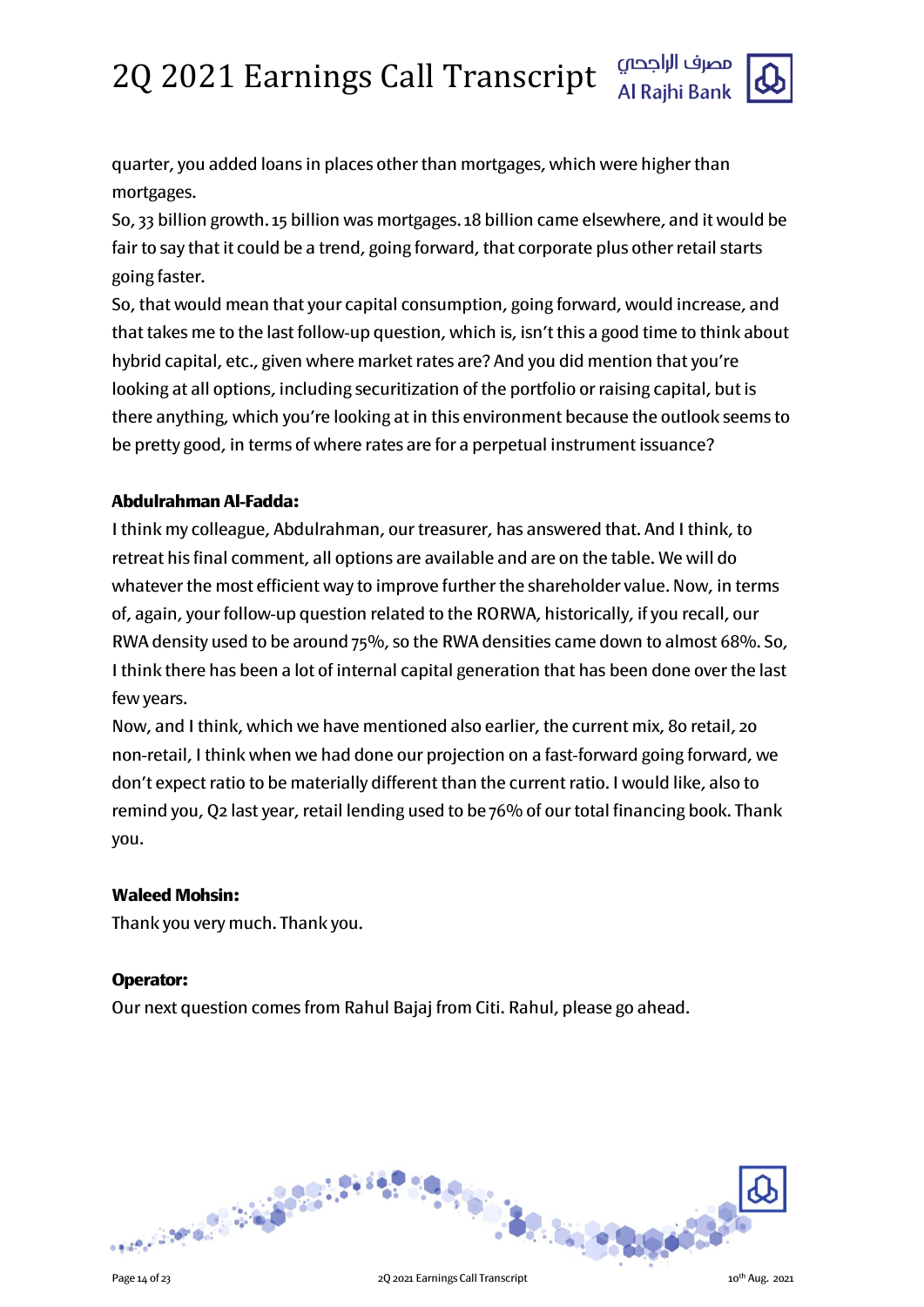

### Rahul Bajaj:

Hi, thank you, Gentlemen, for the call. This is Rahul Bajaj from Citi. I have a couple of quick questions actually, both follow-up from earlier questions. So, firstly, on the digital bank license, which was issued earlier this year. So, just to understand what your thinking is around the competitive landscape developing over the next couple of years, or three to five years, due to these digital banking licenses. Do you think that the new digital banks, which have come in could become a force to reckon with and banks need to really buckle up their seats?

Or you think, maybe from a cultural point of view or some other point of view, customers prefer to bank with traditional banks providing digital offerings rather than individual entities or telcos, which have banking solutions? So, just want to understand, how are you thinking about the competition from these digital banks coming into the fore? The second question is around CASA deposit growth, and I see 2Q versus end of first Q, CASA has not really grown in the second quarter. It's predominantly driven by time deposits. You mentioned earlier that it's maybe a strategy, deliberately, to diversify this funding source, but just so we can understand, is it getting increasingly difficult to grow CASA, or that is not the case? Just want to understand how cost of funding could behave, going forward, if we think about deposit growth going forward.

And my final question is just around the corporate loan pick-up, which we saw, both in the first quarter, but also in the second quarter. So, just wanted to understand, what are the levers that Rajhi has, because of which, the phenomenon growth in the first half so far where some of the major corporate-focused banks are struggling here and maybe registering a low single-digit growth number? So, maybe a branch network or I don't know what, but what is that advantage of the USP that Rajhi has that is helping it grow on the corporate side? Thank you.

#### Waleed Al-Mogbel:

Thank you, Rahul, for your questions. I will answer the first one, and I will leave the second and third for our CFO to answer it. Rahul, competition is there already. If you look at the current rate now, for the personal finance, for example, and the competition for that, we haven't seen it before. And as I mentioned, we are ready for the digital bank, and we are ready for any competitions coming either from the digital bank or for the normal banks through our strength and the value proposition that we can add to the customer. Abdulrahman?

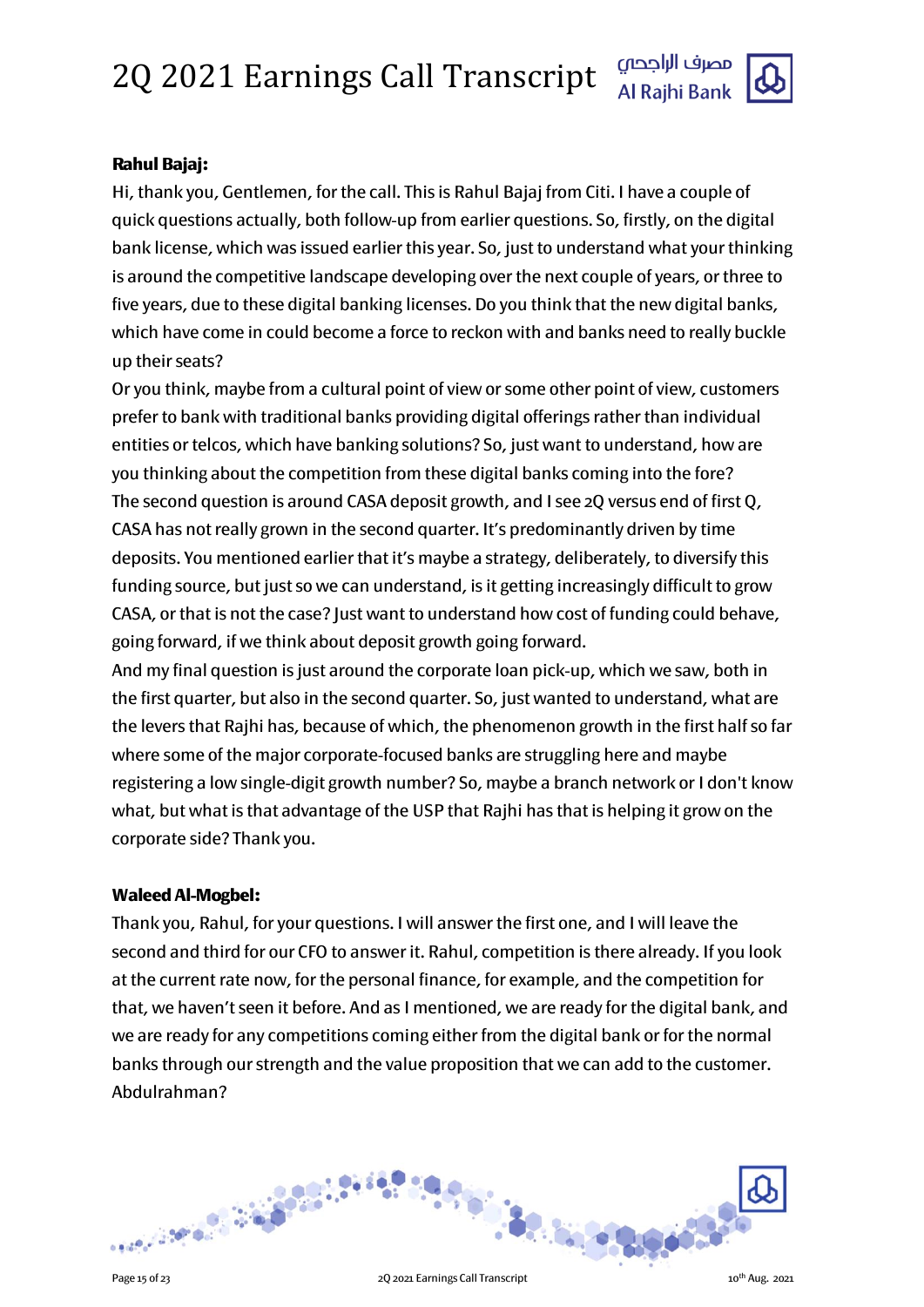

### Abdulrahman Al-Fadda:

Sure. Rahul, yes, you're absolutely right, and I think we've seen, in Q2, in terms of the growth in the CASA, was not as strong as what we have seen in the previous quarter, and I think there are a couple of reasons. One is the seasonality. That's number one, and also, you need to take into consideration that in Q2, you've seen, Saudis were allowed to travel from 17th May onwards, so that has also impacted. But nevertheless, and I think you have also to acknowledge that CASA, on a year-to-date basis, we have grown 7.5% versus a total market growth of around 4.5%, so we pick up market share.

Now, also raising CASA, I think it is difficult for everyone, but then I think Al Rajhi Bank, historically, has been very successful to grow the CASA through our focus, network franchise, and over the last few years, also leveraging from the digital infrastructure. So, I think, yes, it is difficult for everyone, but then I think, through our focus for network basis, as well as digital, and I think we will be able to further grow.

The last question related to the corporate, and I think you've seen our commitment, and when we said, last year, we've revamped our strategy related to the corporate, and it's paying off this year. And I think there is a lot of improvement that has been done.

Turnaround time, approving the application from also having a 360 degree CRM to look at the customer from a 360 perspective, leveraging also from that experience that we have in the retail mobile app.

We've launched, in Q4, our Rajhi Business mobile app where we have seen a good track record from our non-retail customer where they can transact. And also, the relationship with the client and being close to the client. So, all that has been paid off in the first half, and we are quite optimistic that the growth in the corporate, it is in line with our strategical focus to still grow further on the short-, as well as the medium-term.

#### Rahul Bajaj:

Got it, thank you.

#### Operator:

Our next question comes from Shabbir Malik from EFG Hermes. Shabbir, your line is now open.

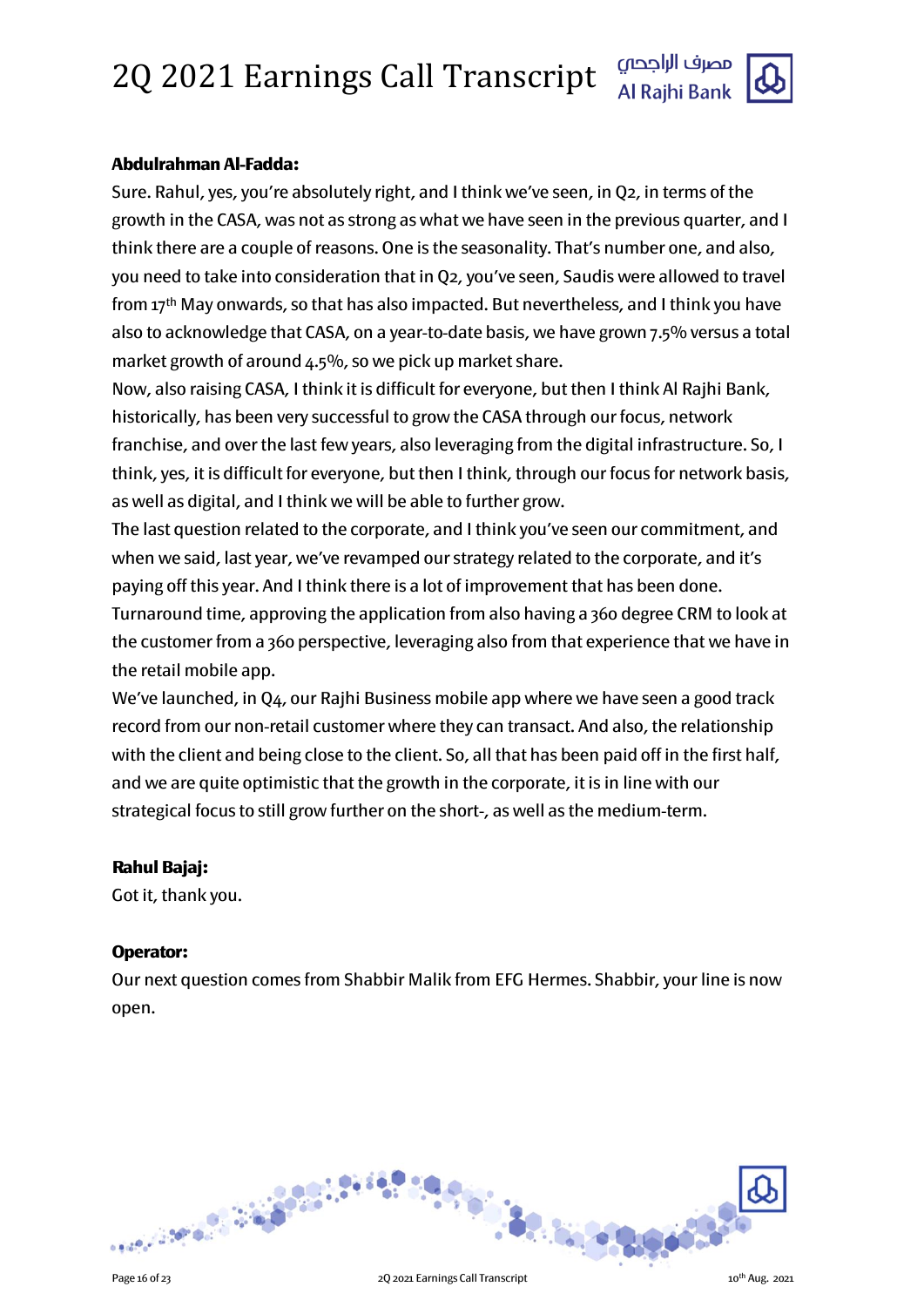

# Shabbir Malik:

Thank you. In terms of payout, I think, in the first half, your payout was about 50% dividend payout. Should we see this as a sustainable level for the bank? My other question is on deposit, and we look at your time deposit ratio, or it's your cash ratio that's come down to 80%, which is low, compared to Al Rajhi's historical levels. Is there a target that you're aiming to, or range, which you want to maintain, in terms of your NIB to total deposit ratio?

And if you can, maybe, give us some color on what kind of rates are you paying on the time deposits? Are these deposits sourced locally or from other markets in the region? And maybe one final question on loan growth. If you look at your loan growth, year to date, almost two times the sector level. Anything to highlight, like what has been the recipe of success in retail? Obviously, it's a very strong franchise, but more on the corporate side, what has been the key drivers?

Is it just new-to-bank customers? Some color on how you've achieved solid growth in corporate, and maybe also some color on the retail side. That would be very useful, thank you.

# Abdulrahman Al-Fadda:

Shabbir, there are four questions, not two questions. That's number one. On the payout ratio, yes, for the first half, our payout ratio was 50%, and I think, you've seen from last year, we've reduced the payout ratio last year to be almost 24%.

And I think, going forward, we will try to balance between dividend distribution and preserving capital to have the capital to support the growth. This is more of, I would say, an ongoing exercise that we conduct. From our perspective, still, the year has further, I would say, five months until we end the year. From a management perspective, we will recommend to our Board, and based on the Board direction, we will advise accordingly. So, I think it's too early to say at the time being, but then I think the bottom line, if you recall, last year, we reduced our payout ratio to preserve capital to support us in growth, which we have delivered so far this year. And also, we have seen, we had an improvement in ROE compared to last year.

The second and third question related into CASA. We don't have a specific target on the minimum, although that it historically came down from the high level to almost 81% in Q2, so we don't have a specific target. But then I think what we need to watch is, what is our cost of fund? Our cost of fund is still maintained at around 16 to 17 basis points, so we

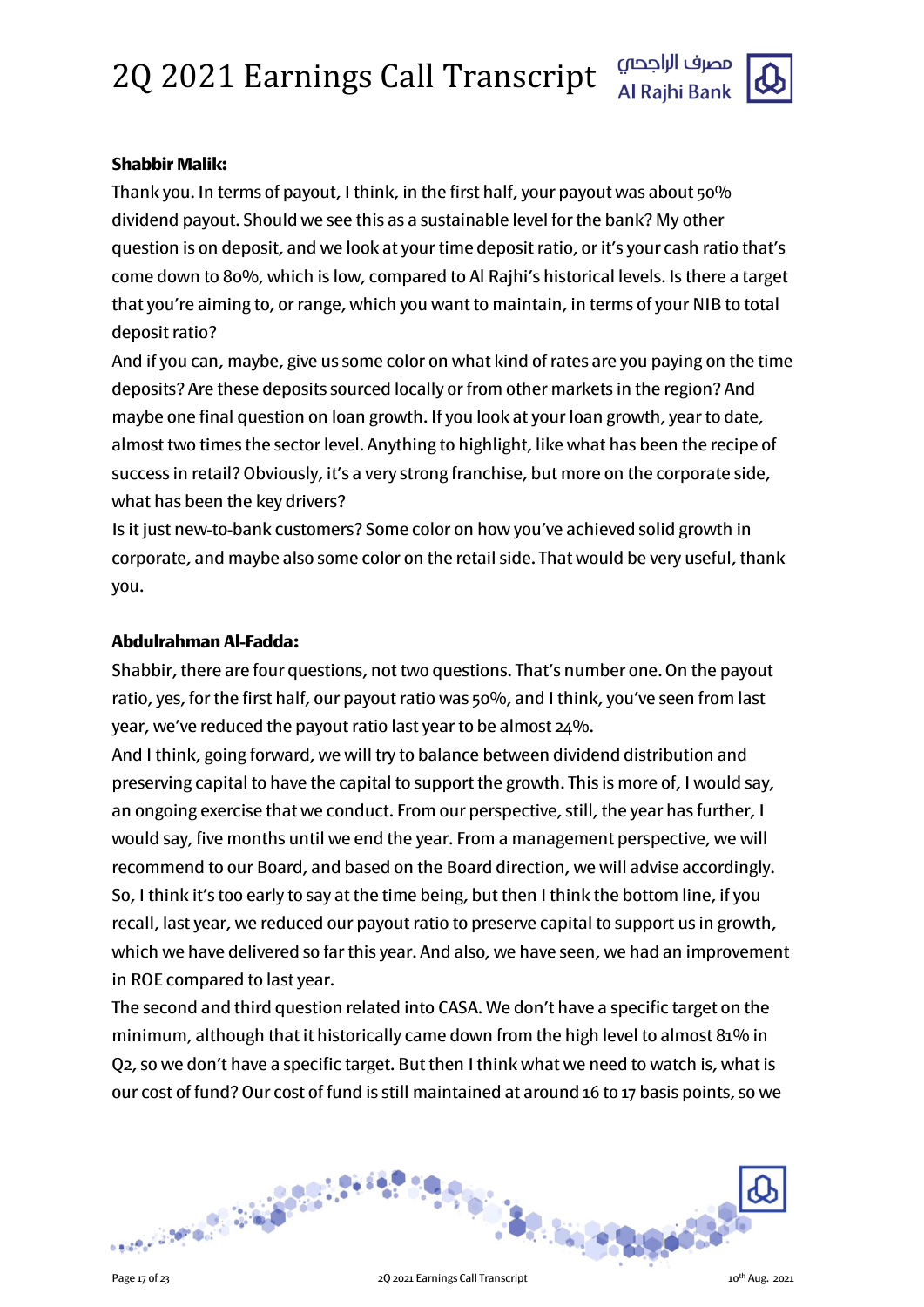

haven't compromised on that. In terms of a sourcing those time deposit, Abdulrahman, local or international?

# Abdulrahman Alajajji:

So, the source of the time deposits will be from local markets, and apparently, if you look at the liquidity in the system, there hasn't been that much of a change, and I benchmark against the three-month SAIBOR where we haven't seen any changes in the first half. Three-month SAIBOR have been maintained at around 79 basis points, and I think that's basically it.

#### Waleed Al-Mogbel:

Yes. For your questions regarding the outperforming market, if you remember, one of our pillars in our strategy Bank of the future is to outperform the competition. What we have done, actually, is, we are executing our strategy with the focus that we have from the strong team that we have. In terms of retail, we look at our process, and we fix it, our turnaround time. We focus on our customer experience. We invest a lot in our customer experience. As you can see, our NPS is 71, compared to 66 last year. And also, which is very important, the investment that has been done in digital it paid off, I just mentioned that more than 30% of our personal finance is coming from our application. Also for retail, Al Rajhi is the retail bank in the local market, so it's basically, we are back to our core business, and we are getting market share in all retail products.

For corporate, if you go back to 2020, we have hired a new management, a new leadership in the corporate in order to focus more on the corporate and position ourselves for the corporate. Plus, we have focused on the infrastructure for the corporate. We have implemented CRM that helps us to look at a 360 degree for our corporate customers, and we improve our product offering, including treasury products, trade finance and cash management.

#### Shabbir Malik:

If I may, on the retail side, historically, you've targeted Al Rajhi's own customers or salary assigned customers. Have you looked beyond those salary assigned customers in some of the recent growth that we've seen on the retail side?

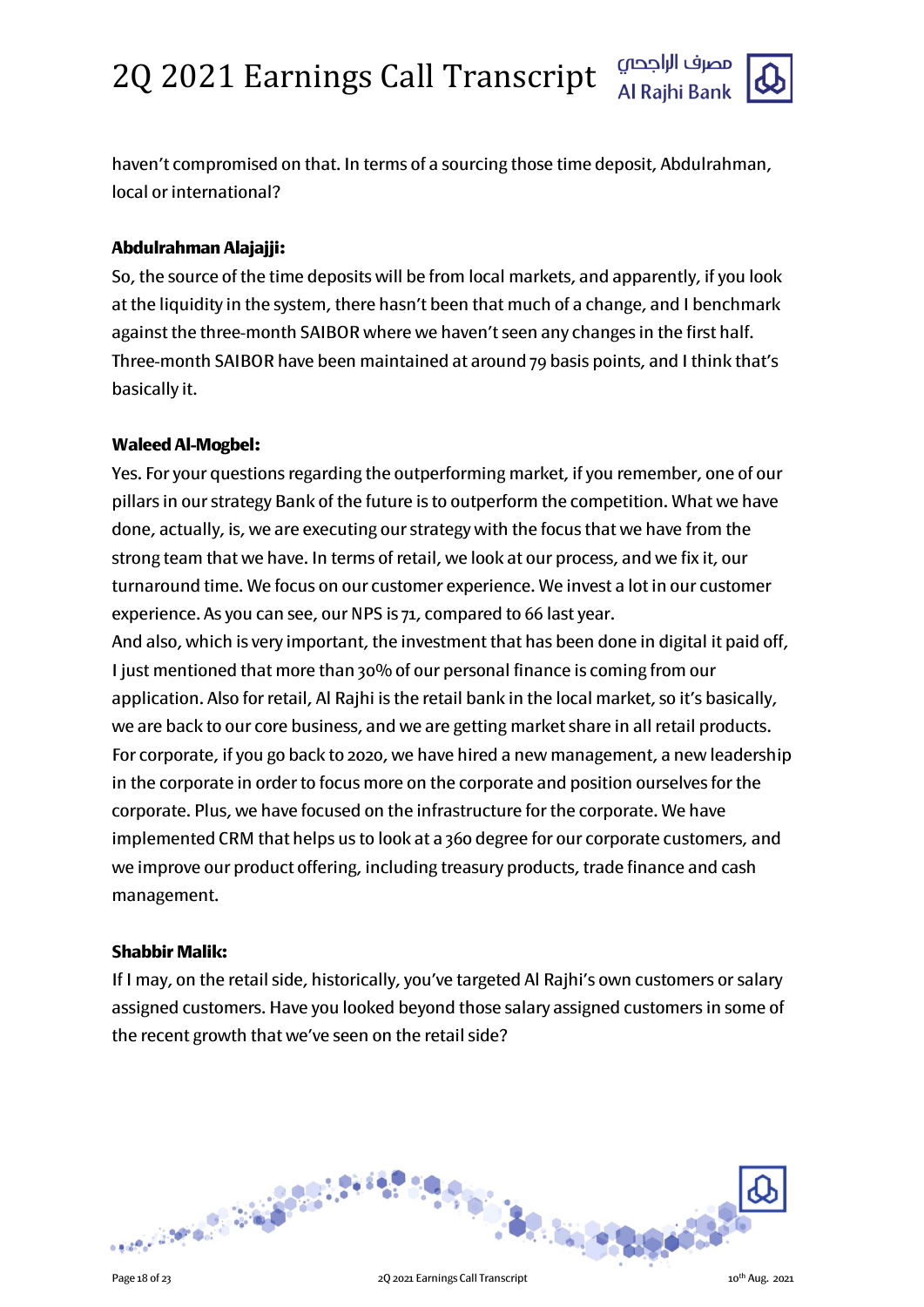

### Waleed Al-Mogbel:

Yes, if you look at one of our items in our strategy pillar, we have our finance company, which is looking at the segment that is not covered by the bank for microfinancing and other products for the retail.

#### Shabbir Malik:

All right, thank you very much.

### Operator:

Our next question comes from Edmond Christou from Bloomberg. Please go ahead.

### Edmond Christou:

Hello. Hi, good afternoon. Thanks for the call. Most of my questions have been answered. Just to get some more clarity on the back book on the mortgage portfolio, is there a way to measure what is a percentage of that, is from the subsidized program? Let's say, 50/60% of that is related to the subsidized program, and the other related one is… It's very exciting, you talk about the retail penetration into the private sectors. How to measure this? Probably, this is good for me to measure this, but is there growth in the personal loan?

Is there sign of business coming from the cross-selling into the private sector or the corporate? This is the first question, and the second one is, I missed the pricing on mortgages, if you are able to highlight what was the pricing reduction in June, and if this is the reason why your guidance on margin has been downgraded, or this is a factor of gradual increase in the cost of something? Thank you.

#### Abdulrahman Al-Fadda:

Multiple questions, Edmond, not two. But nevertheless, I will try to address them one by one. The current mortgage pricing is 3.90% to 4.9%.

We have seen 10 basis point reduction from SRC in the month of June. In terms of the first question, unfortunately, that is undisclosed information. In terms of the private sector, I think, from our perspective, we still have not compromised on our credit quality. Although we penetrated some of the private sector customers, some of them, or majority of them, are salary assigned.

And also, I would like to highlight, in terms of the personal finance as a percentage of GDP, as of end of last year, was close to around 15%. It's low, compared to some of the

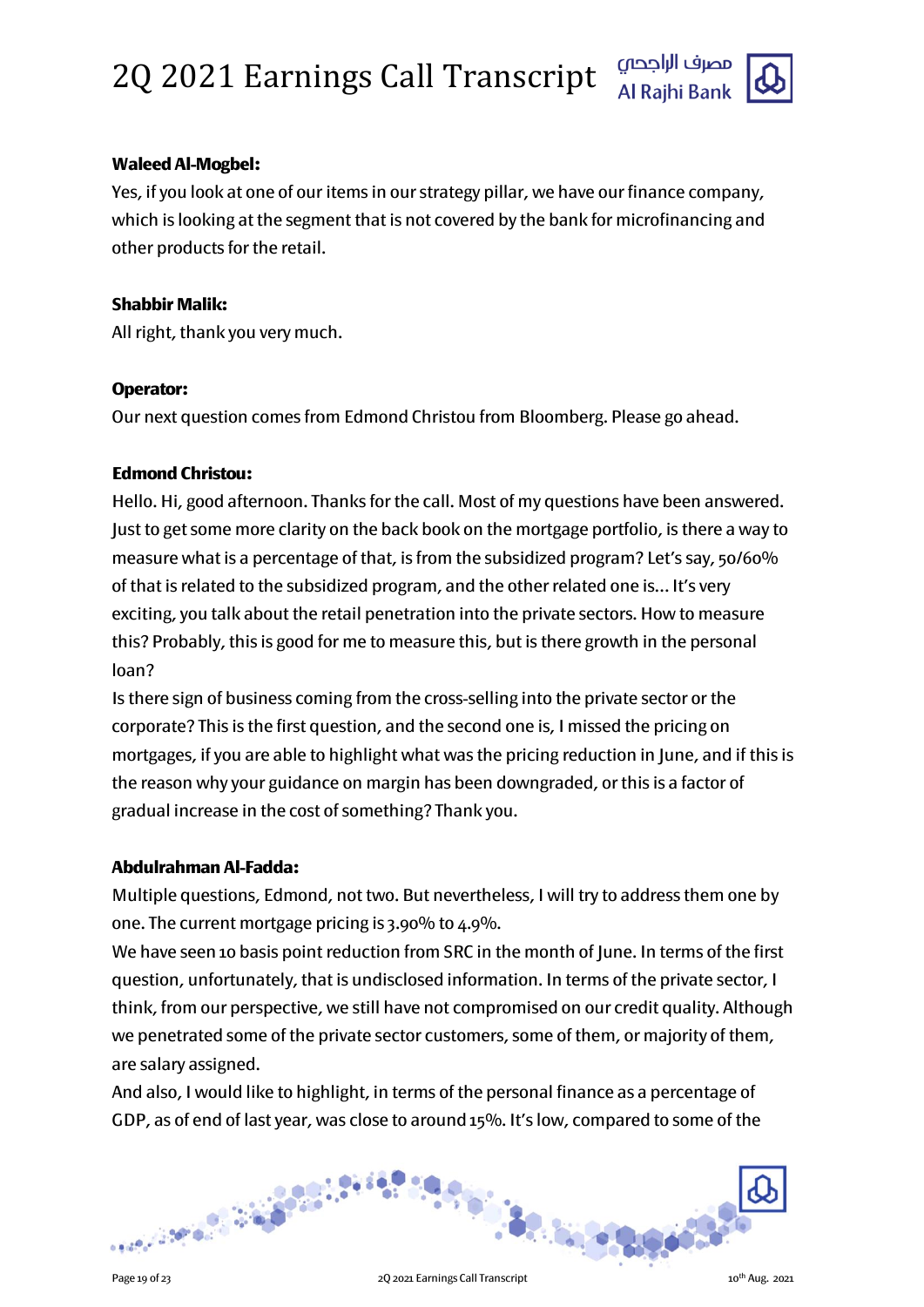

regional, or a developed market. I hope I didn't miss any of your questions. Thanks, Edmond.

# Edmond Christou:

That's great, thank you.

# Operator:

Our next question comes from Hootan Yazhari from Bank of America. Hootan, your line is now open.

# Hootan Yazhari:

Thank you, Gentlemen. I wanted to just get your thoughts around the future of the Emkan business. What are your aspirations for this business? Where can we see it go? And ultimately, what percentage of the asset, or the loan book, can you see consumer financing, or microfinancing, as you call it, represent in the future? And my second question is really regarding, again… It's more of a conceptual question, and you highlighted at the beginning that you are going to see very high rates of growth in mortgages front-end loaded in 2021 over the next three years.

But there are signs of everything slowing down. If we start to look at Rajhi, post the mortgage boom, what steps are you taking now to address the growth beyond mortgages? And on top of that, is this going to lead to a significant change in your cost structure? Are you going to need new loan officers? Are you going to need to start to employ new marketing campaigns to get your name out in those sectors, or do you feel that you can compete using your existing cost base? Thank you.

# Abdulrahman Al-Fadda:

Thank you, Hootan. The first question related to Emkan, which is our finance company, and I think, I would assume that you will appreciate that it is still a new business. It's a new company that we have launched, and I think it's very difficult for us, at the time being, to judge what is the total opportunity for Emkan, but nevertheless, I think the portfolios as Waleed mentioned earlier is around 5.2 billion out of the total retail book. So, I think it will still have a small component of the overall retail financing. And I think it's more of a learning exercise for us. As we go, I think we will see what are the opportunities. We'll position ourselves accordingly. And I think we will assess the opportunity, going forward, but we are quite happy about the result that has been

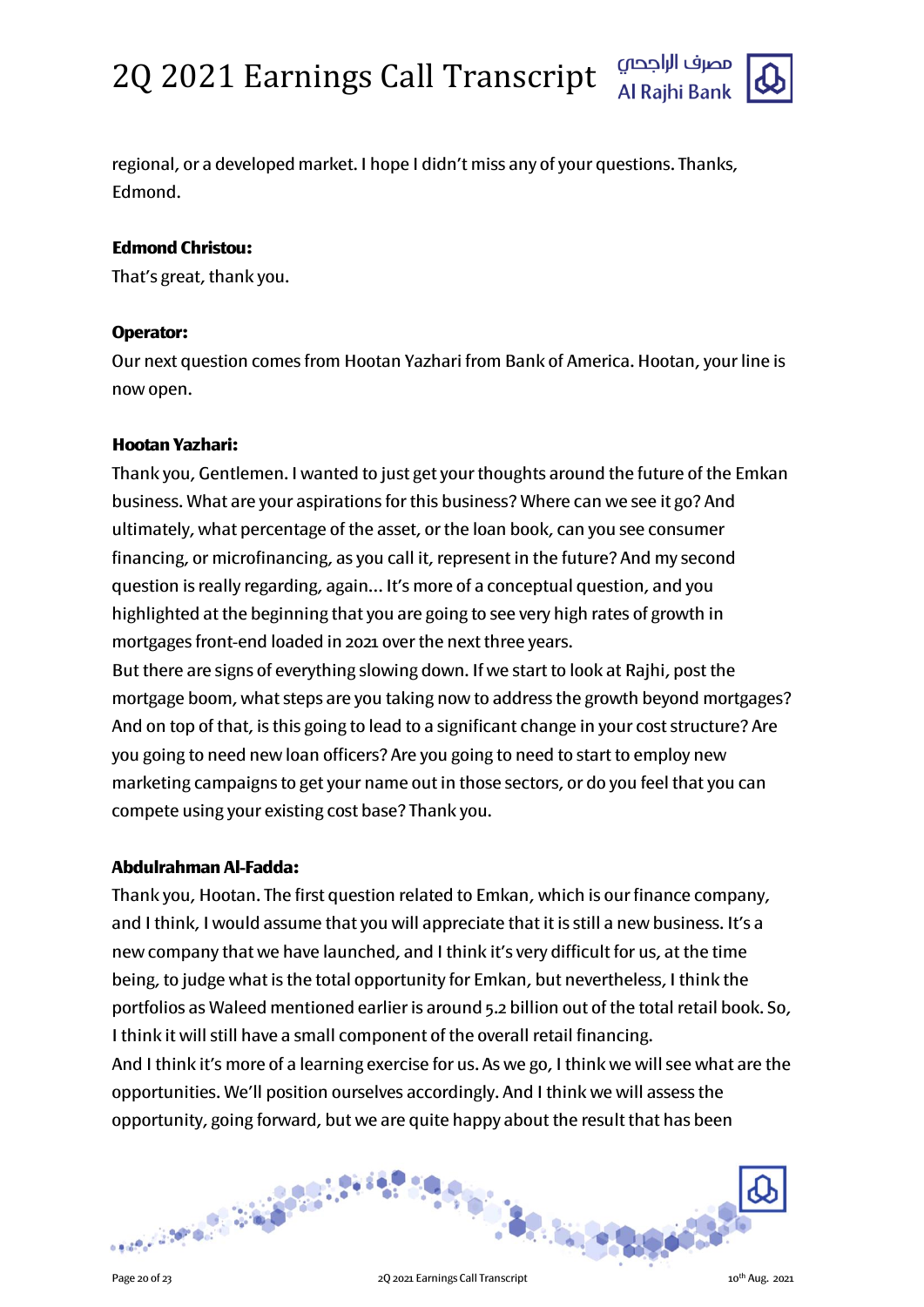

delivered so far. In terms of what are we doing in total growth on the mortgage slowdown, if you recall, Hootan, we presented our revised strategy back in, I would say, Q1. One of the items, and I think Waleed has mentioned, is, while we have continued to protect our core, we will be fixing the pipes into the other areas of business.

And I think the track record of the management delivery for the first half speaks about themselves. 21% growth in the corporate, 22% growth in the SME. And we will continue to focus wherever there is an opportunity for us to further improve the shareholder value and increase the ROE accordingly. We will be focusing on it accordingly. Thank you.

# Operator:

Our next question comes from Aybek Islamov from HSBC. Aybek, your line is now open.

# Aybek Islamov:

Yes, thank you for the conference call. Very useful, as always. I wanted to raise three questions. The first one is, when you think about your mortgage originations, this year in particular, to what extent are they driven by the existing customer base, or is it new customer editions within retail bank, which are taking these mortgages? So, that's my first question, and, secondly, one of your slides mentions the liquidity coverage ratio and a stable funding ratio.

Both are steadily coming down. Where do you think will be the level of LCR and NSFR? When are you going to consider raising hybrid funding instruments or securitizing some of your mortgage books? And I think, thirdly, speaking of the cost of risks, given what you described earlier on the call, if you were to think about your cost of risk, let's say, two/three years out, keeping in mind that the mix is shifting towards SMEs and other corporates, where would you see cost of risk two/three years from now? Thank you.

# Abdulrahman Al-Fadda:

Hi, Aybek. If my memory helps me, you asked me the first question during our Q1 call, and the answer is the same.

It's a mix between both, an existing customer as well as a new customer. On the second question, Abdulrahman, LCR and NSFR?

# Abdulrahman Alajajji:

With the regard to the NSFR and LCR, the decrease is mainly driven by our growth in our financing book. However, these ratios are still well maintained within regulatory

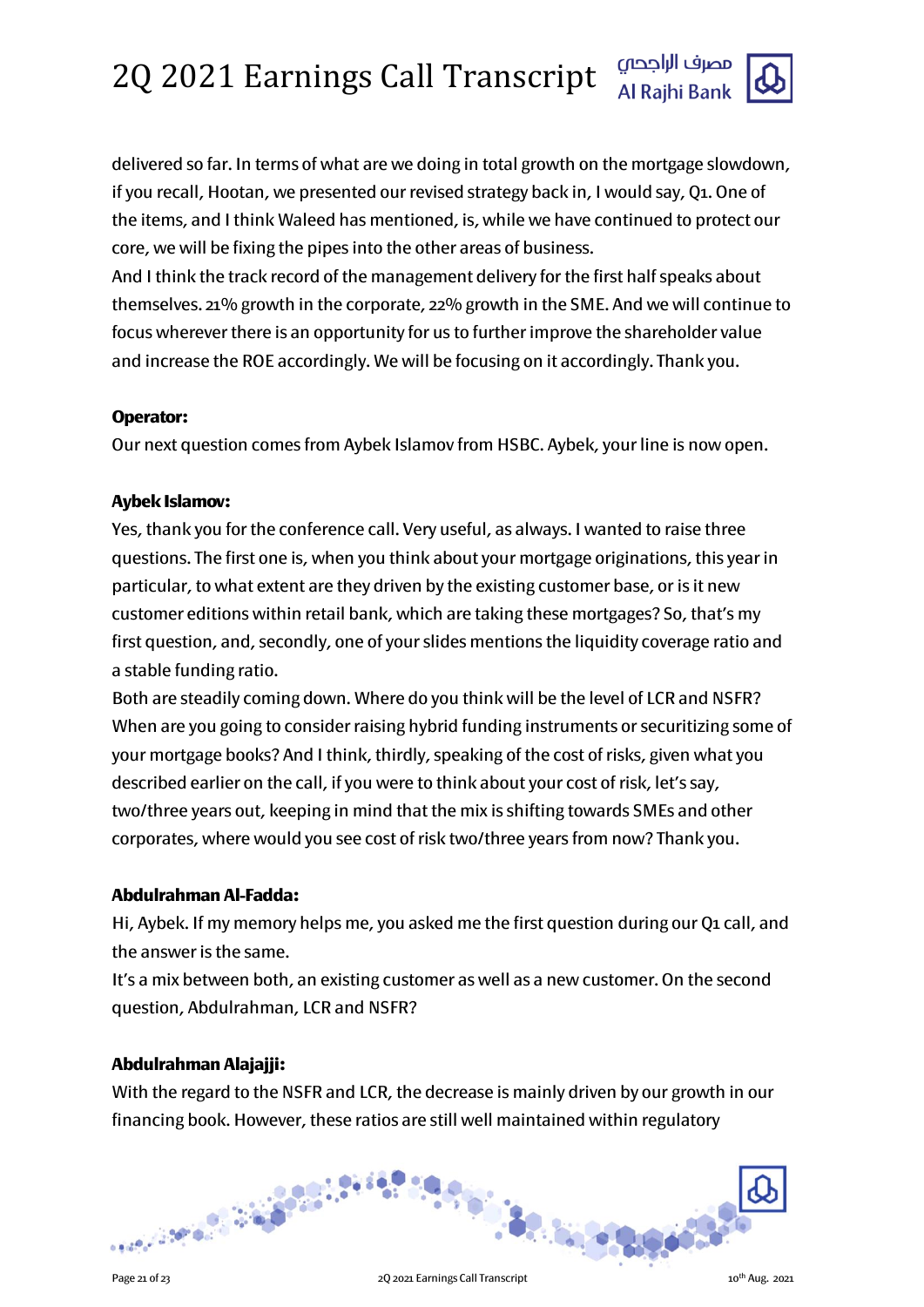

requirements. I've mentioned earlier that there are a couple of options on the table to increase or enhance these liquidity ratios, and we're ready for any of these options. Just one point to highlight here is that we do have internal committees, multiple of them, to monitor these internal threshold limits, which are well defined above the regulatory limits. Thank you.

# Abdulrahman Al-Fadda:

So, Aybek, before I address the third question, also, maybe as a follow-up comment related to the first question, if you recall, Waleed has mentioned earlier, and I think the bank has been growing our customer base. A large portion of the new current account has been done digitally, so we're making it much easier for the customer to open an account through us. So, I think that is contributing as well to the mix between existing versus a new customer.

So, I think we'll make it much easier for acquiring a new customer, and I think, which we have delivered a part of the strategy, a slide that, Waleed talked about it in slide number 4, if I recall, I think you can see that we've been acquiring a new customer.

The third question related to the cost of risk. And I think, despite that we still have, I would say, a growth in the SME portfolio around low 20%, but still, and I think, we maintain the cost of risk guidance to be around 60 to 70 basis points for this year. Nevertheless, I think you've seen our improvement in managing the cost of risk last year, as well as this year. One of the initiatives that we have taken, or the Management have taken, is to further improve our collection and recovery activities, which, I think that has been paid up to manage or bring the cost if risk from the gross of around 99 basis points last year to almost 64 basis points.

So, I think, while we still continue to grow, we're improving a lot of activities across the organization. Thank you.

# Aybek Islamov:

Thank you.

# Operator:

Our next question come from Shouq Alshahrani from Alpha Capital. Shouq, please proceed.